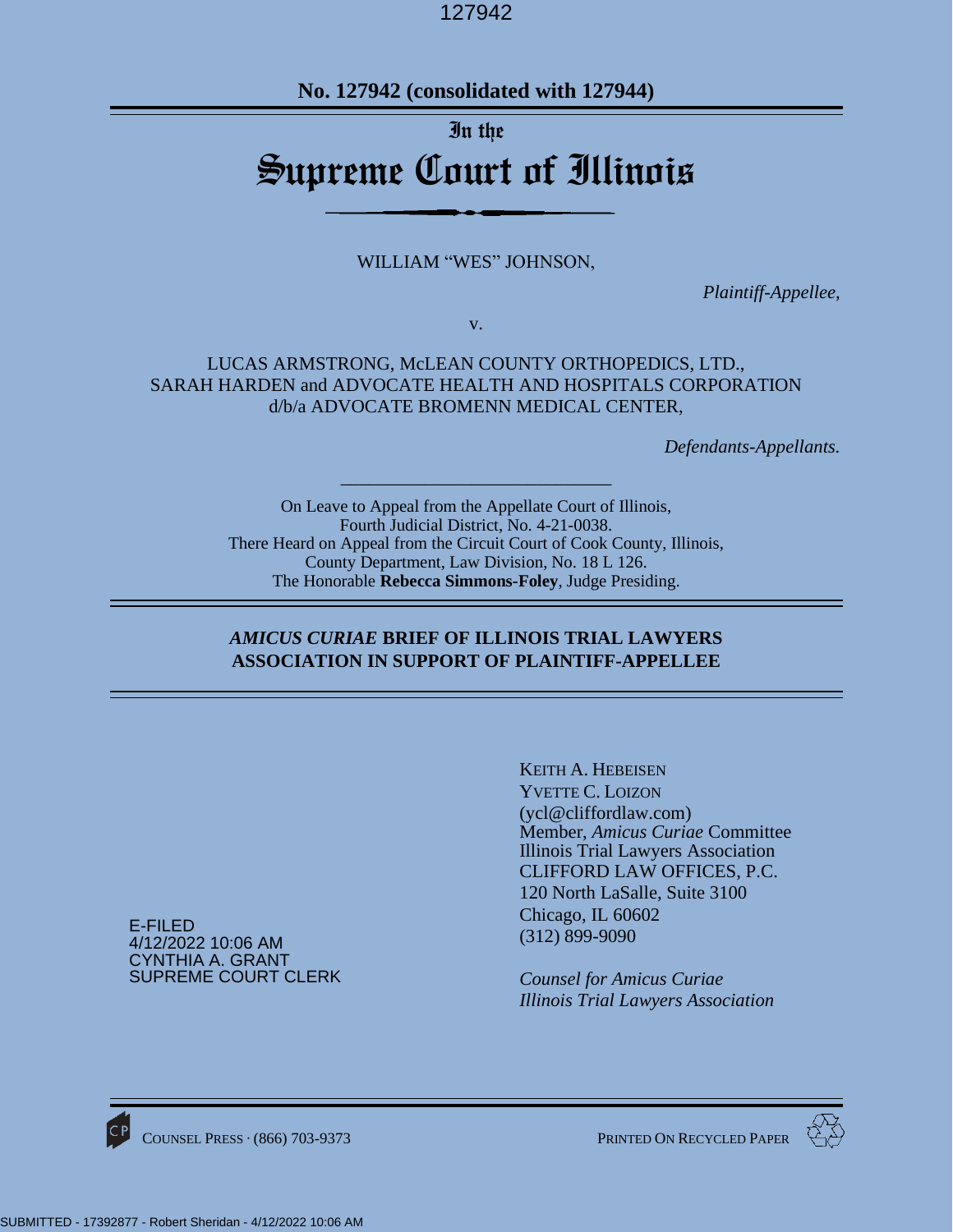# **TABLE OF CONTENTS AND STATEMENT OF POINTS AND AUTHORITIES**

|    | Byrne v. Boadle,                                                                                                                                                                                           |  |  |  |  |
|----|------------------------------------------------------------------------------------------------------------------------------------------------------------------------------------------------------------|--|--|--|--|
|    | Imig v. Beck,                                                                                                                                                                                              |  |  |  |  |
|    | Scott v. London & St. Katherine Docks Co.,                                                                                                                                                                 |  |  |  |  |
|    | Walker v. Rumer,                                                                                                                                                                                           |  |  |  |  |
|    | Gatlin v. Ruder,                                                                                                                                                                                           |  |  |  |  |
|    | Metz v. Central Illinois Electric & Gas Co.,                                                                                                                                                               |  |  |  |  |
|    | Walker v. Rumer,                                                                                                                                                                                           |  |  |  |  |
| A. | This Court Should Affirm The Appellate Court's Decision Because It Is<br>Wholly Supported By Illinois Supreme Court Precedent That<br>Unequivocally Dictates That The Claim Of Res Ipsa Loquitur Presented |  |  |  |  |
|    | Gatlin v. Ruder,                                                                                                                                                                                           |  |  |  |  |
|    | Spidle v. Steward,                                                                                                                                                                                         |  |  |  |  |
|    | Heastie v. Roberts,                                                                                                                                                                                        |  |  |  |  |
|    | Beaman v. Freesmeyer,                                                                                                                                                                                      |  |  |  |  |
|    |                                                                                                                                                                                                            |  |  |  |  |
|    | Monson v. City of Danville,                                                                                                                                                                                |  |  |  |  |
|    | Johnson v Armstrong,                                                                                                                                                                                       |  |  |  |  |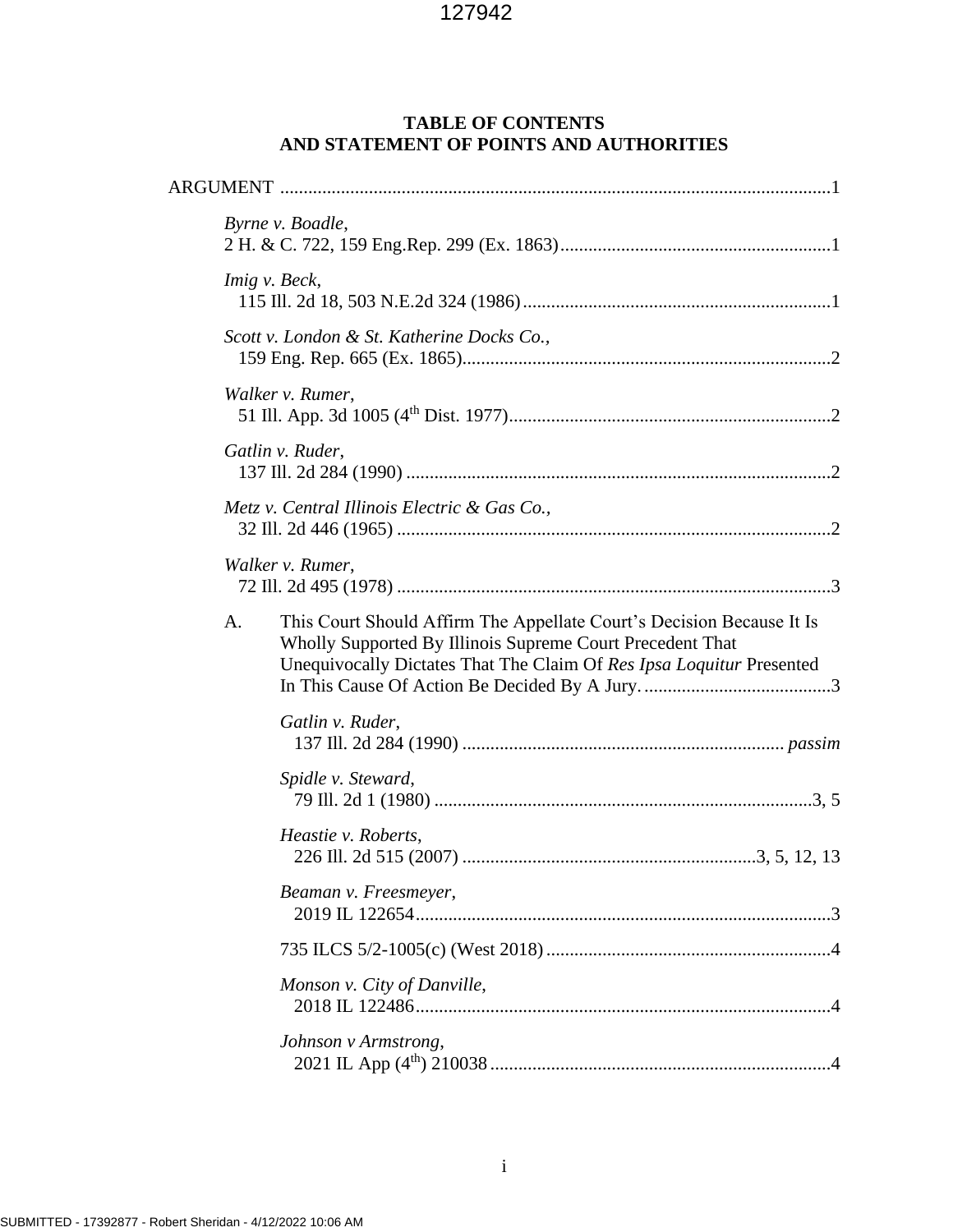|    | Kylavos v. Polichrones,                                                                                                                |
|----|----------------------------------------------------------------------------------------------------------------------------------------|
|    | Metz v. Central Illinois Electric & Gas Co.,                                                                                           |
|    | Dyback v. Weber,                                                                                                                       |
|    | Spidle v. Steward,                                                                                                                     |
|    | Feldman v. Chicago Railways Co.,                                                                                                       |
|    | Bollenabach v. Bloomenthal,                                                                                                            |
|    | Kolakowski v. Voris,                                                                                                                   |
|    | Collgood, Inc. v. Sands Drug Co.,                                                                                                      |
|    |                                                                                                                                        |
|    | Napoli v. Hinsdale Hospital,                                                                                                           |
|    | W. Keeton, Prosser & Keeton on Torts § 39 (5th ed. 1984)13                                                                             |
| B. | Taylor v. City Of Beardstown Does Not Present a Split in Authority<br>And Should Otherwise Not Impact This Court's Judgment Because It |
|    | Taylor v. City of Beardstown,                                                                                                          |
|    | Lebron v. Gottlieb Memorial Hosp.,                                                                                                     |
|    | Dyback v. Weber,                                                                                                                       |
|    | Heastie v. Roberts,                                                                                                                    |
|    | Metz v. Central Illinois Electric & Gas Co.,                                                                                           |
|    | Spidle v. Steward,                                                                                                                     |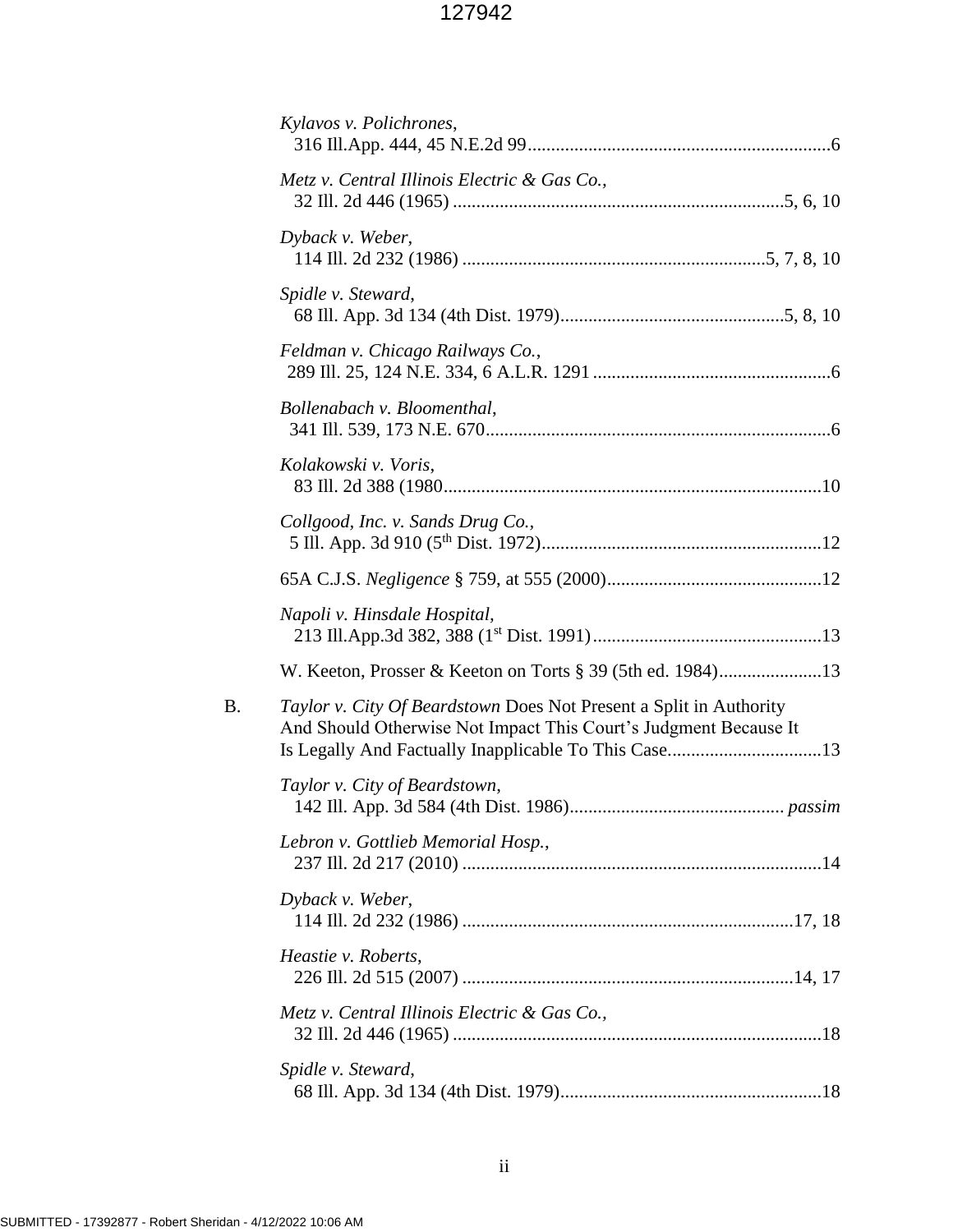|                 | Kolakowski v. Voris,                                                                                                                                                                            |
|-----------------|-------------------------------------------------------------------------------------------------------------------------------------------------------------------------------------------------|
|                 | Gatlin v. Ruder,                                                                                                                                                                                |
|                 | Coffey v. Brodsky,                                                                                                                                                                              |
|                 | Smith v. South Shore Hospital,                                                                                                                                                                  |
| $\mathcal{C}$ . | Plaintiff Established A Prima Facie Case Of Res Ipsa Loquitur<br>Against Both Defendants, Was Not Required To Present Additional<br>Expert Testimony Related To Defendant Harden, And Otherwise |
|                 | Gatlin v. Ruder,                                                                                                                                                                                |
|                 | Sullivan v. Edward Hospital,                                                                                                                                                                    |
|                 | Heastie v. Roberts,                                                                                                                                                                             |
|                 | Johnson v Armstrong,                                                                                                                                                                            |
|                 |                                                                                                                                                                                                 |
|                 | Petryshyn v. Slotky,                                                                                                                                                                            |
|                 | Wingo by Wingo v. Rockford Memorial Hospital,                                                                                                                                                   |
|                 | Metz v. Central Illinois Electric & Gas Co.,                                                                                                                                                    |
|                 | Kolakowski v. Voris,                                                                                                                                                                            |
|                 | Smith v. Eli Lilly & Co.,                                                                                                                                                                       |
|                 |                                                                                                                                                                                                 |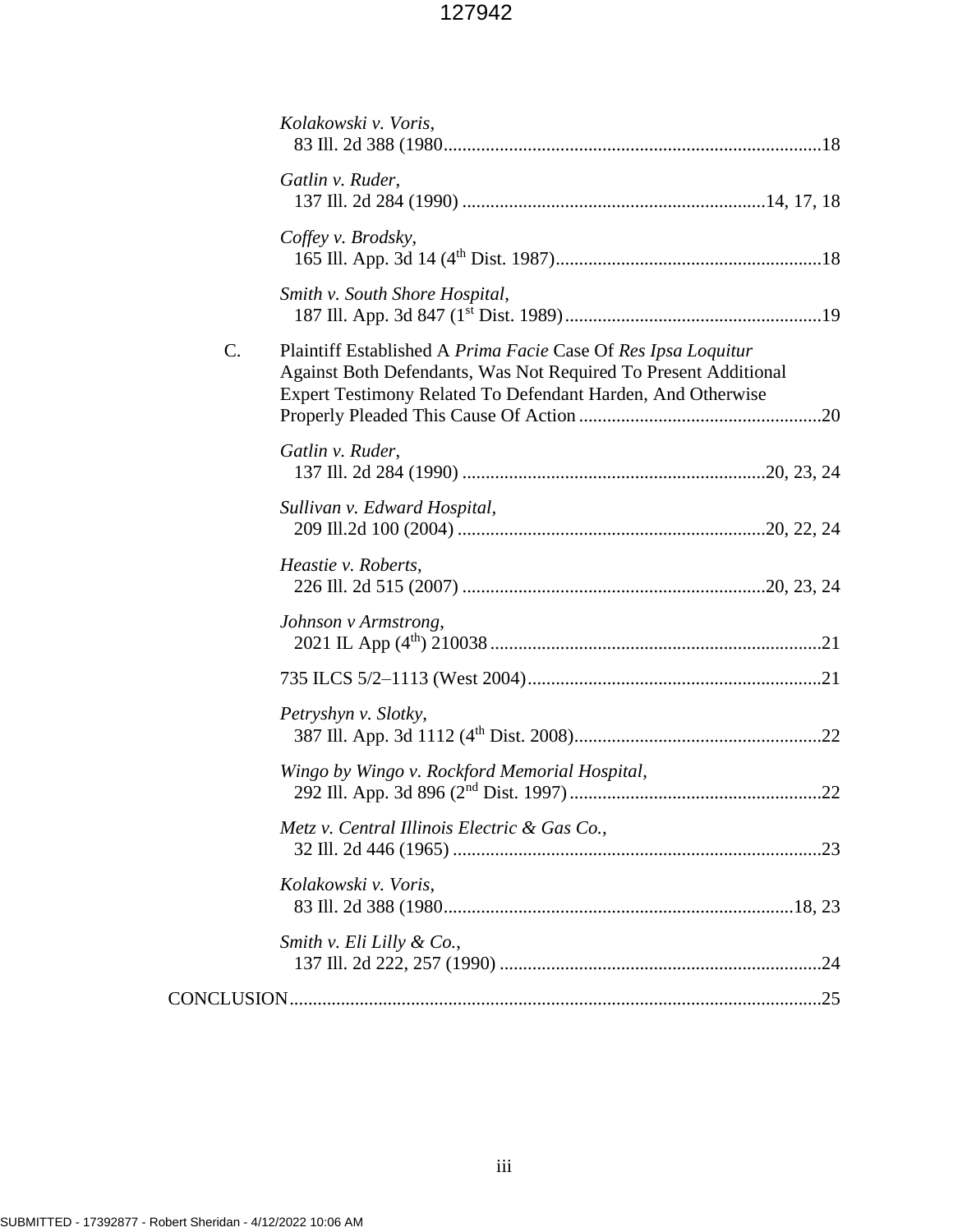#### **ARGUMENT**

For nearly five decades, this Court's precedent has clearly and consistently provided guidance on the elements of proof required in *res ipsa loquitur* actions. The Fourth District Appellate Court adhered to this well-settled precedent when it decided the instant case, its decision did not create a split in authority, and its judgment should be upheld by this Court.

Defendants collectively present multiple issues for this Court's review that seek to distort the doctrine of *res ipsa loquitur* to increase the evidentiary burden on plaintiffs so that virtually no set of proofs could ever be presented by an injured party in a medical malpractice action to state a viable cause of action under the doctrine. But none of Defendants' arguments support a deviation from this Court's established jurisprudence regarding the doctrine of *res ipsa loquitur*. This Court should affirm the lower court's well-reasoned judgment because it correctly applies this Court's precedent and protects consistency and rationality in the application of the *res ipsa loquitur* doctrine.

This case undeniably presents a "textbook" scenario to which the doctrine of *res ipsa loquitur* was intended to apply. As this Court has noted, the phrase *res ipsa loquitur* itself originated in a 19<sup>th</sup> century English case in which a barrel of flour fell from the defendant's warehouse and onto the head of the plaintiff who was walking beneath the window. *Byrne v. Boadle* , 2 H. & C. 722, 159 Eng.Rep. 299 (Exch. 1863); *Imig v. Beck*, 115 Ill. 2d 18, 25, 503 N.E.2d 324, 328 (1986) ("The Latin phrase, *res ipsa loquitur*, which means nothing more than 'the thing speaks for itself,' is the offspring of a casual statement by Baron Pollack in the course of colloquy with counsel in *Byrne v. Boadle* (Ex. 1863), 2 H. & C. 722, 159 Eng.Rep. 299, a case in which a barrel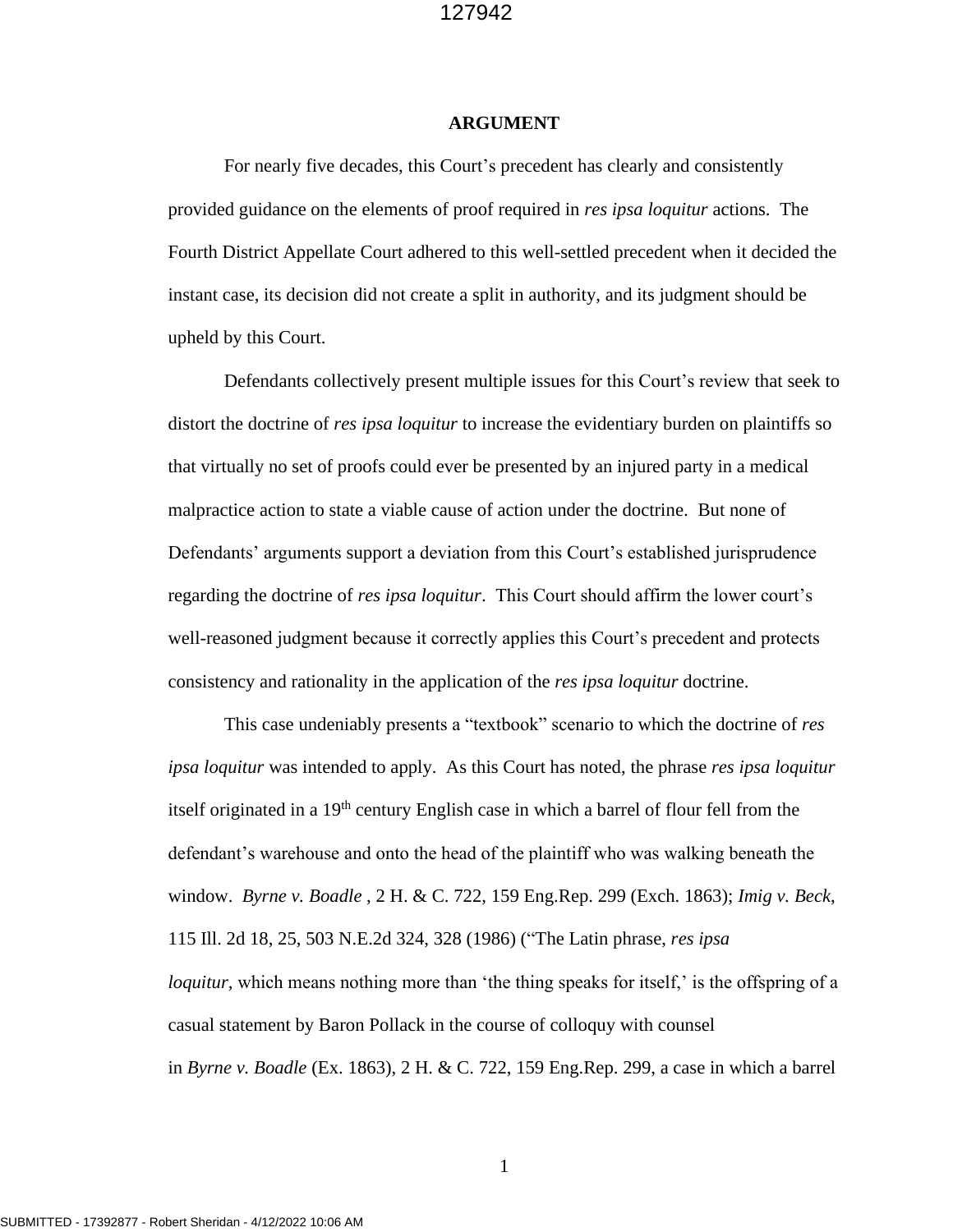of flour rolled out of the defendant's warehouse window and fell on a passing pedestrian").

The English Court of Exchequer articulated this theory again two years later in *Scott v. London & St. Katherine Docks Co.,* 159 Eng. Rep. 665, 667 (Ex. 1865)*,* quoted in *Walker v. Rumer*, 51 Ill. App. 3d 1005, 1008 (4<sup>th</sup> Dist. 1977):

"Where the thing is shewn to be under the management of the defendant or his servants, and the accident is such as in the ordinary course of things does not happen if those who have the management use proper care, it affords reasonable evidence, in the absence of explanation by the defendant that the accident arose from want of care."

Plaintiff here is no different that the unfortunate pedestrian that walked under the

warehouse window and encountered a stray barrel of flour, and this Court has cultivated

jurisprudence since 1965 refining application of the doctrine in these appropriate

scenarios. The appellate court correctly relied upon the relevant precedents of this Court

to reach the necessary conclusion that this matter should proceed to a trial on the issue of

*res ipsa loquitur* in light of the probability that Plaintiff's injury resulted from

Defendants' negligence.

"When a thing which caused the injury is shown to be under the control or management of the party charged with negligence and the occurrence is such as in the ordinary course of things would not have happened if the person so charged had used proper care, the accident itself affords reasonable evidence, in the absence of an explanation by the party charged, that it arose from want of proper care. [Citations.] This in essence is the doctrine of *res ipsa loquitur,* and its purpose is to allow proof of negligence by circumstantial evidence when the direct evidence concerning cause of injury is primarily within the knowledge and control of the defendant. [Citation.]" *Gatlin v. Ruder*, 137 Ill. 2d 284, 294-95 (1990), quoting *Metz v. Central Illinois Electric & Gas Co.,* 32 Ill. 2d 446, 448–50 (1965).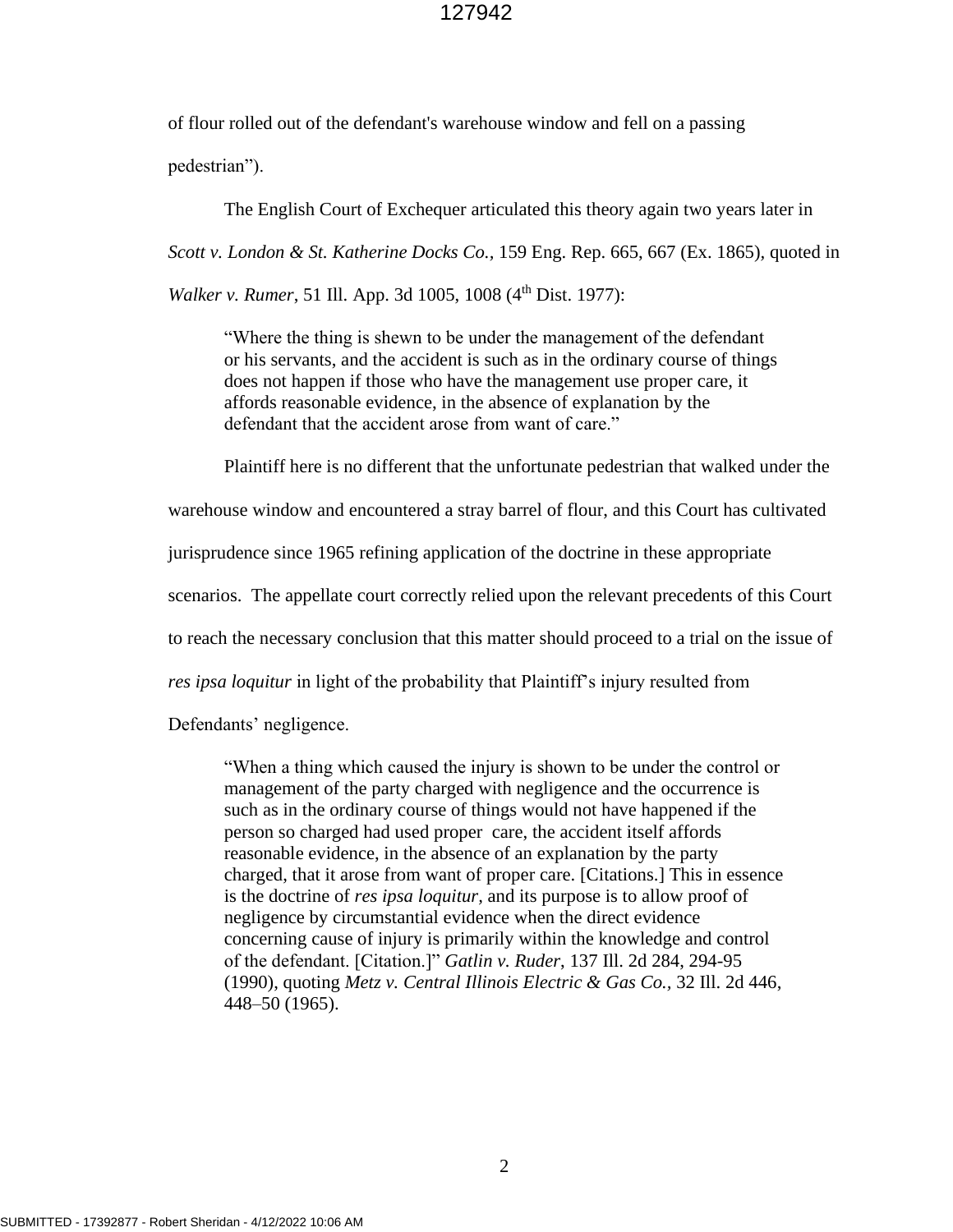See also *Walker v. Rumer*, 72 Ill. 2d 495, 500 (1978) (the determination which must be made as a matter of law is whether "the occurrence is such as in the ordinary course of things would not have happened" if the party exercising control or management had exercised proper care). The "thing" that caused Plaintiff's injury here was under Defendants' control and the evidence demonstrates the injury would not have occurred absent negligence. This case fully comports with the "essence" and "purpose" of the *res ipsa loquitur* doctrine such that Plaintiff's claim should survive summary dismissal and be presented to a jury.

# **A. This Court Should Affirm The Appellate Court's Decision Because It Is Wholly Supported By Illinois Supreme Court Precedent That Unequivocally Dictates That The Claim Of** *Res Ipsa Loquitur* **Presented In This Cause Of Action Be Decided By A Jury.**

*Res ipsa loquitur* is a rule or "species of circumstantial evidence" related to the sufficiency of the proof presented by a plaintiff that is often pled as a separate claim and construed as a cause of action. *Gatlin*, 137 Ill. 2d at 295. To assert a claim under the doctrine of *res ipsa loquitur*, a plaintiff bears the burden of alleging that it is "more likely than not" that: (1) the occurrence that resulted in injury or death does not usually happen in the absence of negligence; and (2) the defendant was in exclusive control of the instrumentality that caused the injury. *Id.*; see also *Spidle v. Steward*, 79 Ill. 2d 1, 6-7 (1980).

Whether the *res ipsa loquitur* doctrine should apply in a particular case presents a question of law, subject to *de novo* review. *Heastie v. Roberts*, 226 Ill. 2d 515, 531 (2007). The appellate court reversed the trial court's decision granting summary judgment in this matter, and this Court reviews the appellate court's judgement *de novo*. *Beaman v. Freesmeyer*, 2019 IL 122654, ¶ 22. Summary judgment is appropriate when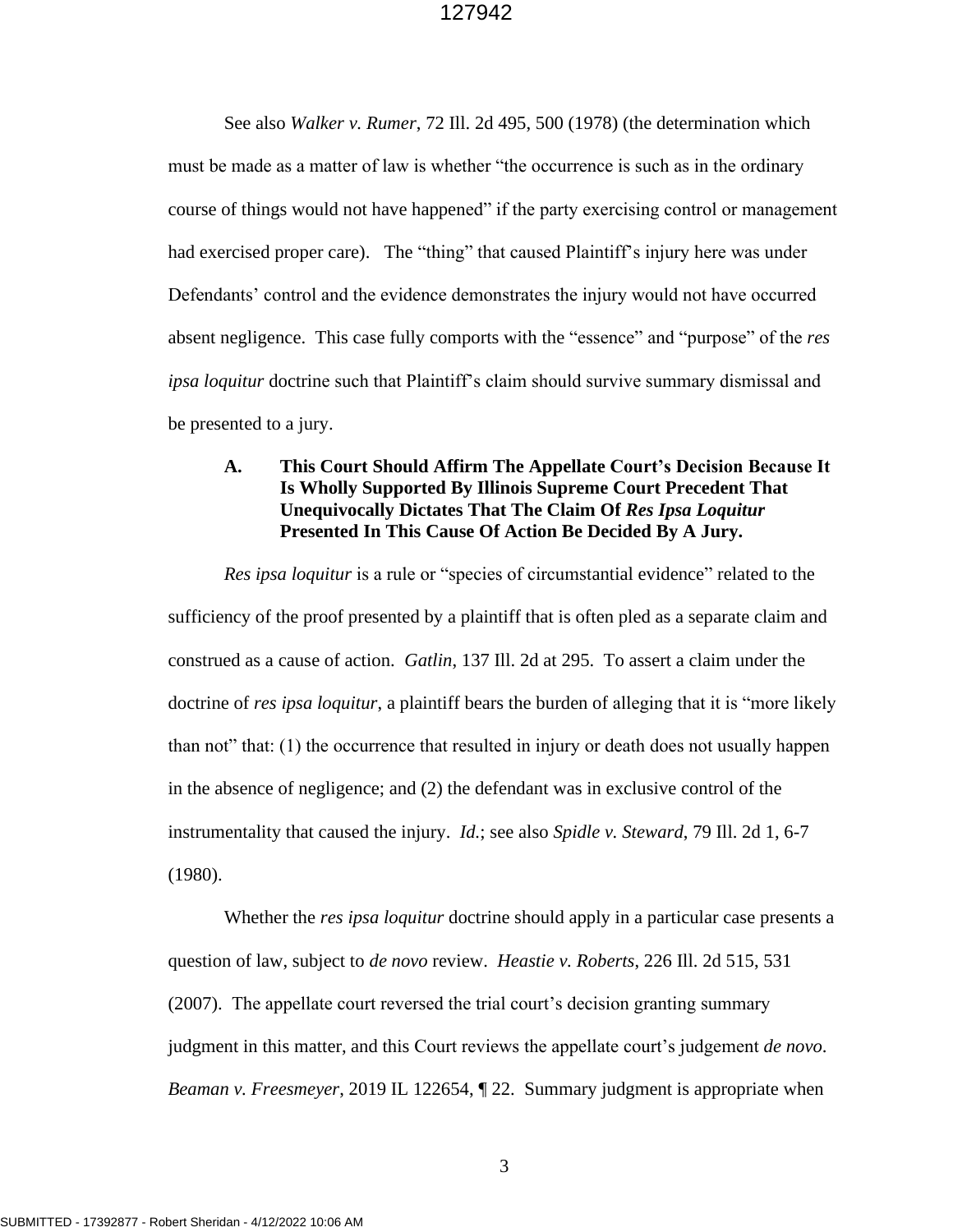"the pleadings, depositions, and admissions on file, together with the affidavits, if any, show that there is no genuine issue as to any material fact and that the moving party is entitled to a judgment as a matter of law." 735 ILCS 5/2-1005(c) (West 2018); *Monson v. City of Danville*, 2018 IL 122486, ¶ 12.

In this case, Plaintiff presented the expert testimony of Dr. Bal to establish that Plaintiff's injuries probably resulted from Defendants' negligence. On appeal to this Court, Defendants present wildly disparate interpretations of the testimony presented by Dr. Bal, who testified by way of discovery deposition. It is undisputed that Dr. Bal testified that nerve palsies are a recognized complication of hip replacement surgery; that the cause of nerve palsies was often unknown; however, in this case, there was evidence of direct injury to the femoral nerve; that this type of permanent injury to the femoral nerve could not occur without a breach in the standard of care; that such an injury could not occur absent negligence; that Dr. Bal believed the injury was caused by placement of the retractor; the location of the incision contributed to the injury; and that the surgical notes did not demonstrate negligent conduct in making the incision or inserting the retractor. *Johnson v Armstrong*, 2021 IL App  $(4<sup>th</sup>)$  210038,  $\P\P$ 17-19. There is no dispute that Defendant Armstrong placed the retractors and Defendant Harden held the retractors during the surgery. *Id*. at ¶¶13- 14.

Defendant Armstrong insists that Plaintiff's *res ipsa loquitur* claim must fail because Dr. Bal did not identify with specificity the nature of the negligent conduct committed by either defendant and confirmed that there was no evidence that the location of the incision, standing alone, was below the standard of care or that placement of the retractor was improper. Conversely, Defendant Harden asserts that Dr. Bal's testimony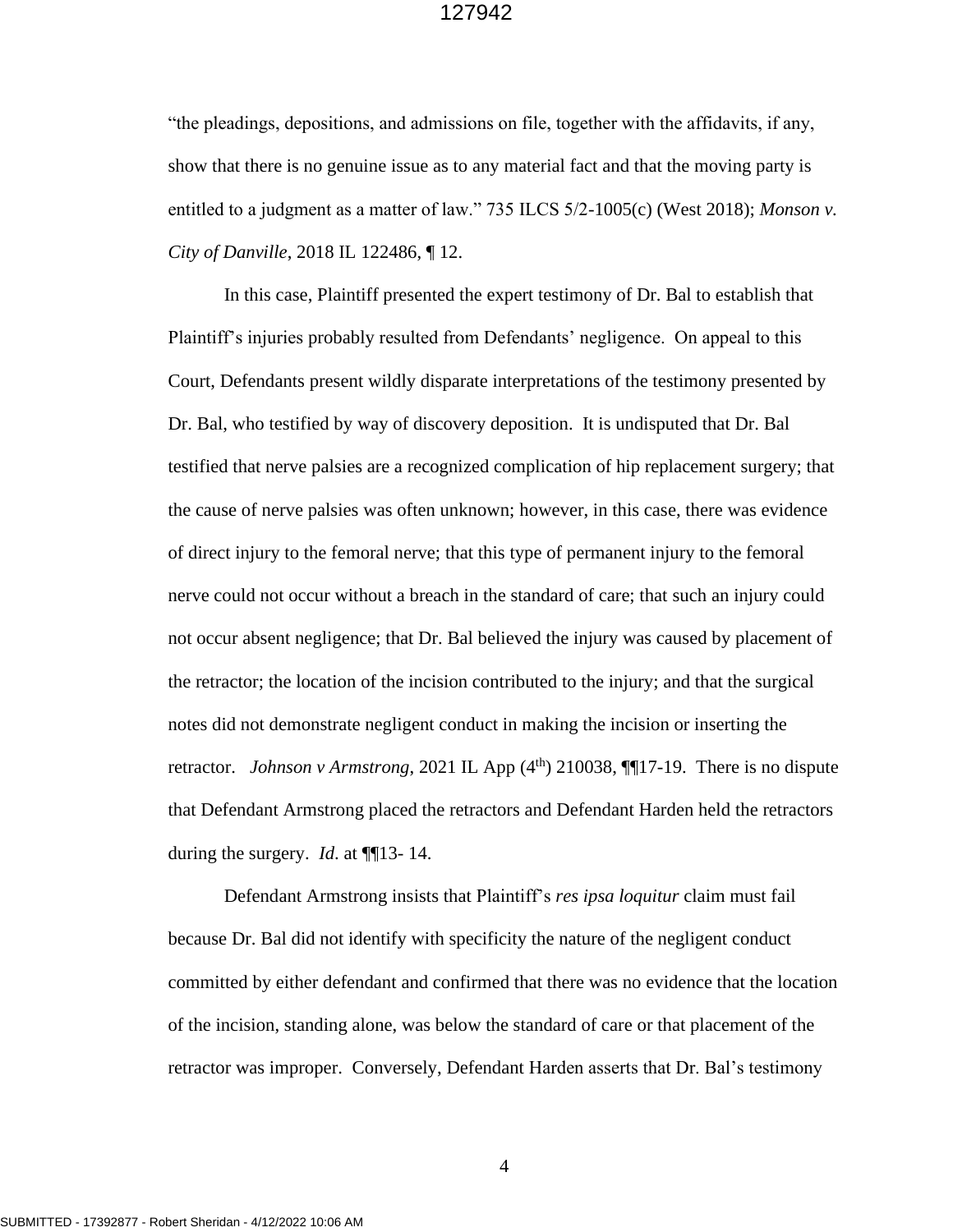unequivocally sets forth a theory of traditional negligence, therefore barring utilization of the doctrine of *res ipsa locquitor*. Defendant Harden further asserts that Plaintiff presented no expert testimony that demonstrated that she was negligent, and the negligence alleged cannot be readily understood by the average layperson, thus providing another reason why Plaintiff's claim should have been summarily dismissed.

In *Gatlin*, *Spidle*, and *Heastie*, this Court cautioned against the very approach to *res ipsa loquitur* that is urged by Defendants in this case—relying on absolute and conclusive proof and rigid standards that attempt to bar injured plaintiffs from their day in court. Instead, this Court advocated for a flexible approach that "insure[d] that relevant evidence was produced at trial" and combatted "the reluctance of medical personnel to testify against one another." *Spidle*, 79 Ill. 2d at 6; *Gatlin*, 137 Ill. 2d at 300 ("Gatlin presented evidence that may have caused his injuries, such evidence did not conclusively establish the cause of those injuries. \*\*\*The trier of fact has to decide what facts and opinions to believe"); *Heastie*, 226 Ill. 2d at 532 ("the requisite control is not a rigid standard, but a flexible one in which the key question where there probable cause of the plaintiff's injury was one which the defendant was under a duty to the plaintiff to anticipate or guard against").

Notably, in *Gatlin*, *supra,* this Court unequivocally declared that "*Spidle, Dyback*  and *Metz* reflect *the correct analysis* of *res ipsa loquitur.* Therefore, we will apply the *res ipsa loquitur* principles set forth in *Spidle, Dyback* and *Metz* to the case at bar." (Emphasis added). *Gatlin*, 137 Ill. 2d at 296. This Court need not look any further than its own precedent to resolve the issues presented in this case. In fact, it should heed its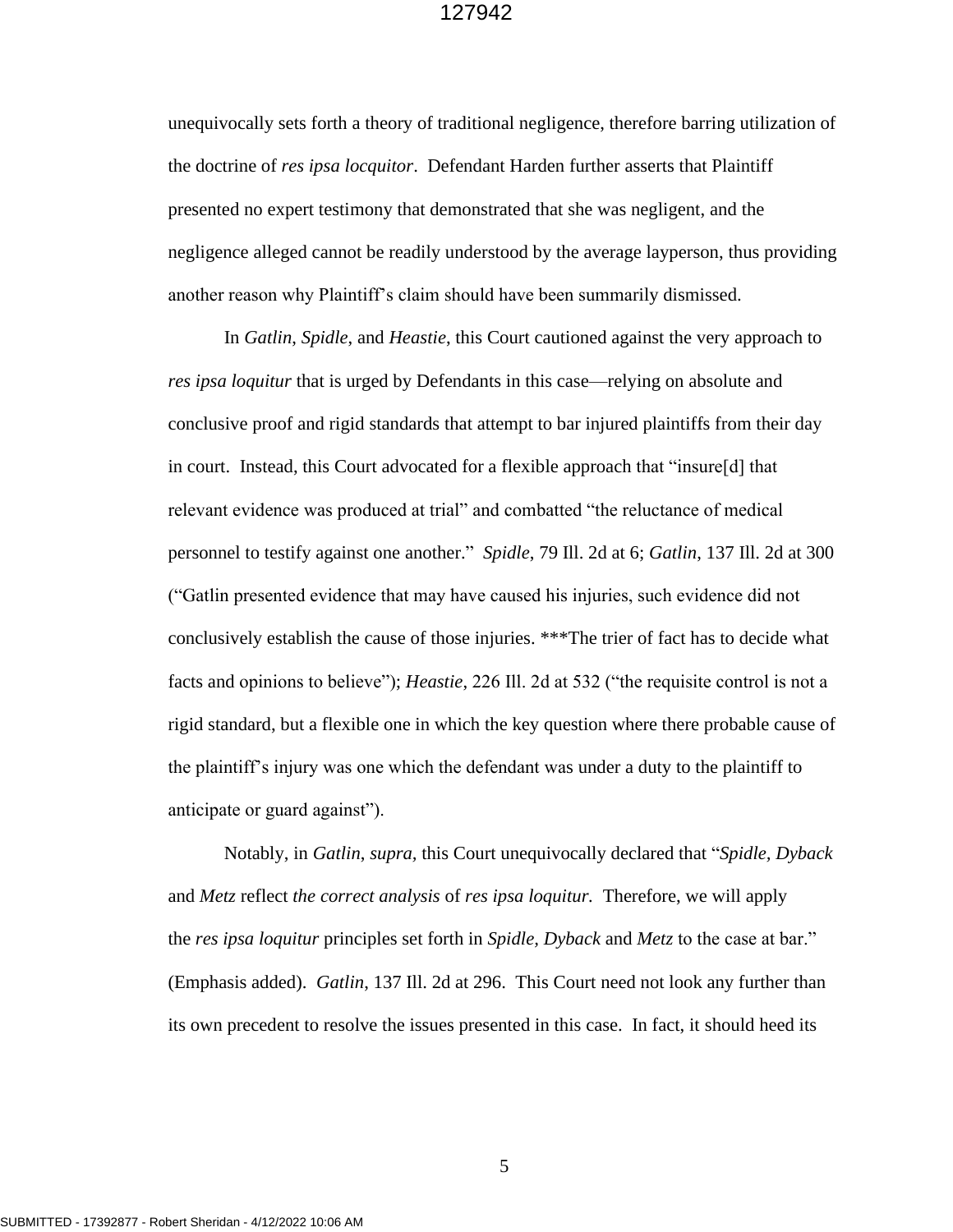own directive in *Gatlin* and apply those "*correct*" principles that were followed by the appellate court and dictate affirmance of its decision.

In *Metz*, *supra*, the plaintiff's home was damaged by a gas explosion resulting from a break in the gas main at its intersection with the water main that had been installed near the Plaintiff's home. Evidence was presented that the mains may have been disturbed when a contractor used a backhoe to install a service pipe in that area. *Id*. at

448. This Court stated:

"When a thing which caused the injury is shown to be under the control or management of the party charged with negligence and the occurrence is such as in the ordinary course of things would not have happened if the person so charged had used proper care, the accident itself affords reasonable evidence, in the absence of an explanation by the party charged, that it arose from want of proper care. (*[Feldman v. Chicago](http://www.westlaw.com/Link/Document/FullText?findType=Y&serNum=1919103620&pubNum=104&originatingDoc=Ib18b784fd93211d9bf60c1d57ebc853e&refType=RP&originationContext=document&vr=3.0&rs=cblt1.0&transitionType=DocumentItem&contextData=(sc.UserEnteredCitation))  Railways Co.*[, 289 Ill. 25, 124 N.E. 334, 6 A.L.R. 1291;](http://www.westlaw.com/Link/Document/FullText?findType=Y&serNum=1919103620&pubNum=104&originatingDoc=Ib18b784fd93211d9bf60c1d57ebc853e&refType=RP&originationContext=document&vr=3.0&rs=cblt1.0&transitionType=DocumentItem&contextData=(sc.UserEnteredCitation)) *[Bollenabach v.](http://www.westlaw.com/Link/Document/FullText?findType=Y&serNum=1931114042&pubNum=577&originatingDoc=Ib18b784fd93211d9bf60c1d57ebc853e&refType=RP&originationContext=document&vr=3.0&rs=cblt1.0&transitionType=DocumentItem&contextData=(sc.UserEnteredCitation))  Bloomenthal*[, 341 Ill. 539, 173 N.E. 670.\)](http://www.westlaw.com/Link/Document/FullText?findType=Y&serNum=1931114042&pubNum=577&originatingDoc=Ib18b784fd93211d9bf60c1d57ebc853e&refType=RP&originationContext=document&vr=3.0&rs=cblt1.0&transitionType=DocumentItem&contextData=(sc.UserEnteredCitation)) This in essence is the doctrine of *res ipsa loquitur*, and its purpose is to allow proof of negligence by circumstantial evidence when the direct evidence concerning cause of injury is primarily within the knowledge and control of the defendant. (*Kylavos v. Polichrones*[, 316 Ill.App. 444, 45 N.E.2d 99.\)"](http://www.westlaw.com/Link/Document/FullText?findType=Y&serNum=1942111157&pubNum=578&originatingDoc=Ib18b784fd93211d9bf60c1d57ebc853e&refType=RP&originationContext=document&vr=3.0&rs=cblt1.0&transitionType=DocumentItem&contextData=(sc.UserEnteredCitation)). *Id*. at 449.

The defendants nevertheless maintained that the element of control could not be demonstrated where the gas line was located under a public way and had been disturbed by installation of the water main years prior to the explosion. This Court concluded that the gas main was a dangerous instrumentality and it was the defendant's responsibility to maintain it at all times. *Id*. at 450. This Court also noted that because the gas main was beyond the reach of the general public, "the probability is therefore great that breaks therein are occasioned by defects in the pipes themselves or by improper utilization thereof \*\*\*both of which are subject to the complete control of the utility." *Id*. at 451.

Although *Metz* does not contemplate a medical injury, its reasoning nevertheless applies to this case. Here, there is evidence that the plaintiff experienced a permanent,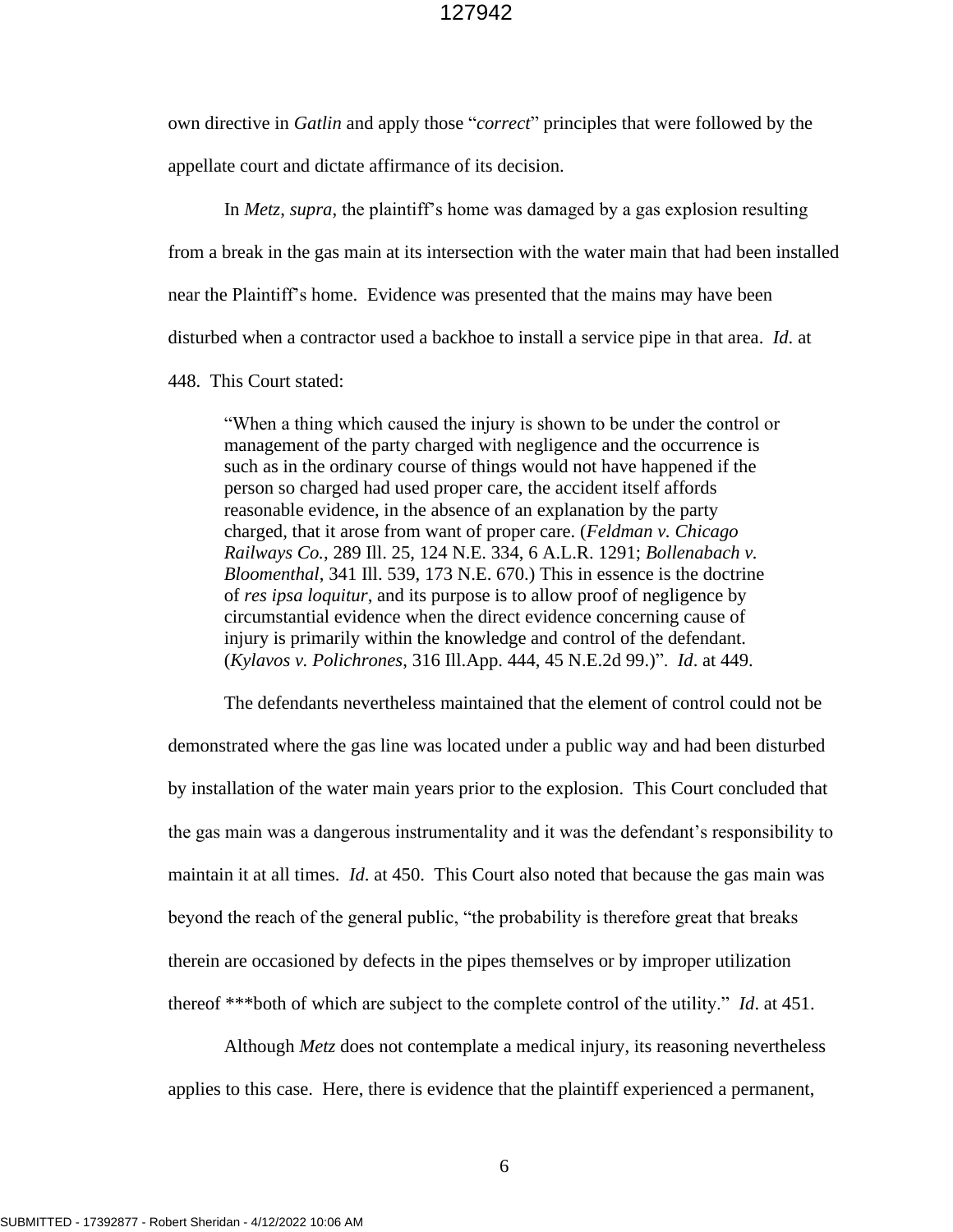verifiable injury to his femoral nerve during surgery that was likely caused by improper utilization of the retractor, an instrumentality that Defendants were responsible for maintaining which was, at all times, subject to Defendants' complete control.

In *Dyback v. Weber*, 114 Ill. 2d 232 (1986), the plaintiff asserted her home was damaged by a fire caused by the defendants' negligence in leaving a fuel-oil heater on the premises while making repairs, and alternatively asserted that the defendants were liable under the doctrine of *res ipsa loquitur*. In support of the complaint, the plaintiff's expert conceded that he did not know the cause of the fire, but opined that the fire would not have occurred if the heater had not been left on the premises. This opinion was contradicted by evidence that an accelerant was present in the house and the opinion of another expert that the fire was caused by an unknown person. *Id*. at 236-38. This Court concluded that the plaintiff's *res ipsa loquitur* claim failed because the plaintiff did not prove that the fire would not have occurred in the absence of negligence. Further, the plaintiff's expert provided "guesses" on what may have happened, but conceded he had "no idea" on what started the fire and provided no explanation for the presence of accelerants. *Id*. at 243-44.

*Dyback* is instructive to the instant case because it demonstrates the strength of the evidence presented here by comparison. Dr. Bal unequivocally opined that while nerve damage was a known complication of hip replacement surgery, the type of permanent nerve damage in this case does not occur in the absence of negligence, and provided an explanation as to the likely cause of the nerve injury. Furthermore, Dr. Bal's opinion was based on years of experience and extensive research, not guesswork and conjecture. As the *Dybak* court noted when distinguishing cases where the doctrine of

SUBMITTED - 17392877 - Robert Sheridan - 4/12/2022 10:06 AM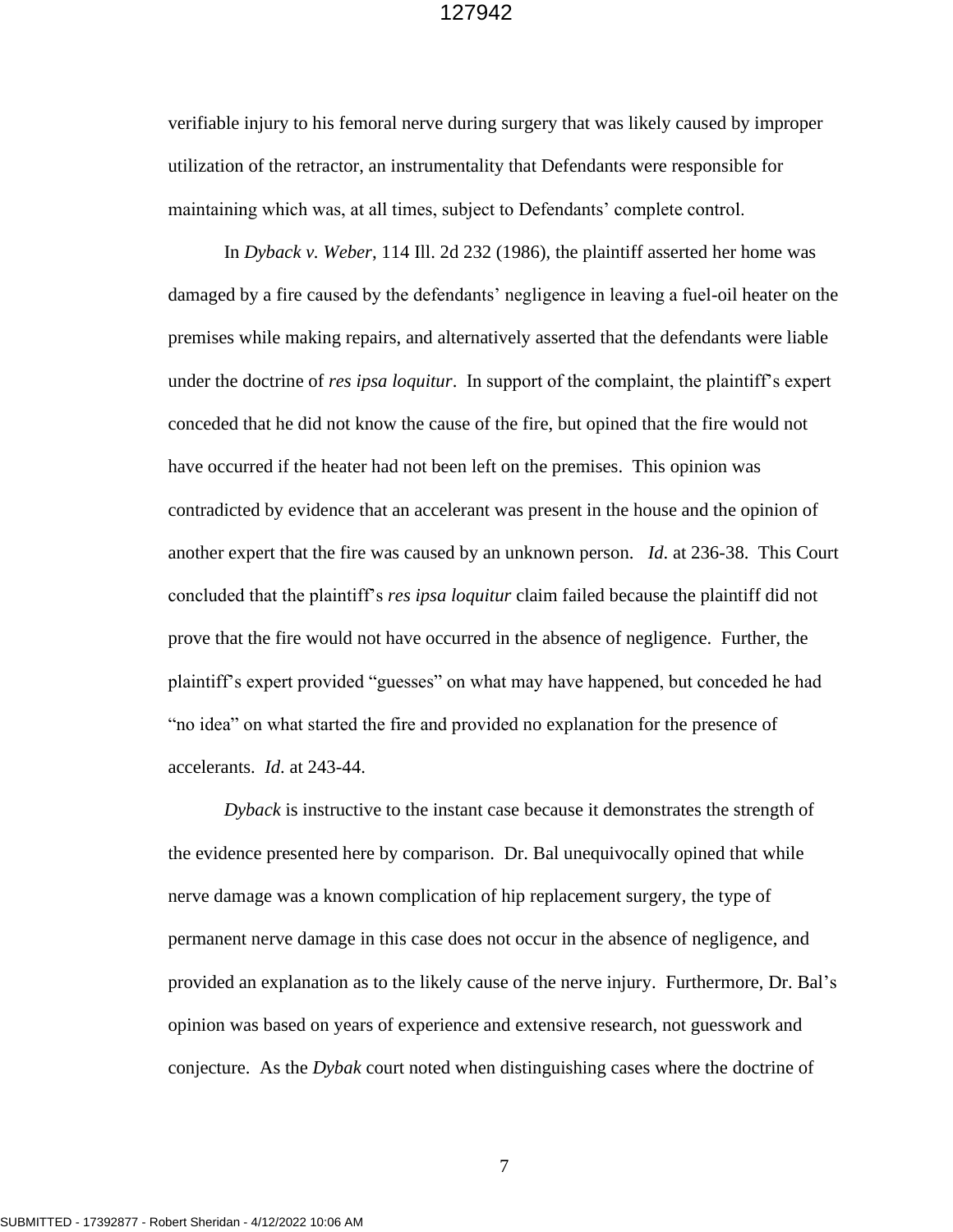*res ipsa* was held applicable, "there were other surrounding circumstances beyond the fire [injury] itself to support an inference of negligence." *Id*. at 245.

Here too, there were other surrounding facts, such as the utilization of the retractor, the nature of the incision, and the verifiable permanent injury to the femoral nerve that supported an inference of negligence. And while there are other explanations for why a house may catch on fire that may not be indicative of negligence, the expert testimony presented in this case made it abundantly clear that there are no explanations other than negligence for Plaintiff's injury. Plaintiff was solely in Defendants' control and had no preconditions that could have caused his injury. Accordingly, this Court's rationale in *Dybak* fully supports the appellate court's judgement.

*Spidle*, *supra*, is particularly instructive because it involves an allegation of medical malpractice. Significantly, *Spidle* was a case that arose from the Fourth District of the Appellate Court, (*Spidle v. Steward*, 68 Ill. App. 3d 134 (4<sup>th</sup> Dist. 1979)), a significant point given that Defendants here argue so vehemently that the Fourth District's opinion following *Spidle* creates a split and is contrary to established precedent in that District.

In *Spidle*, 79 Ill. 2d at 4, this Court addressed "the quantum and quality of evidentiary proof necessary to maintain medical malpractice actions based on *res ipsa loquitur* and negligence." This Court made clear that *res ipsa loquitur* was a viable theory when evidence demonstrated that the injury sustained by the plaintiff would "ordinarily" or "more probably than not have negligent antecedents." *Id*. at 8-9. The *Spidle* court found that sufficient evidence of negligence was presented where an expert testified that the complication the plaintiff experienced as a result of her hysterectomy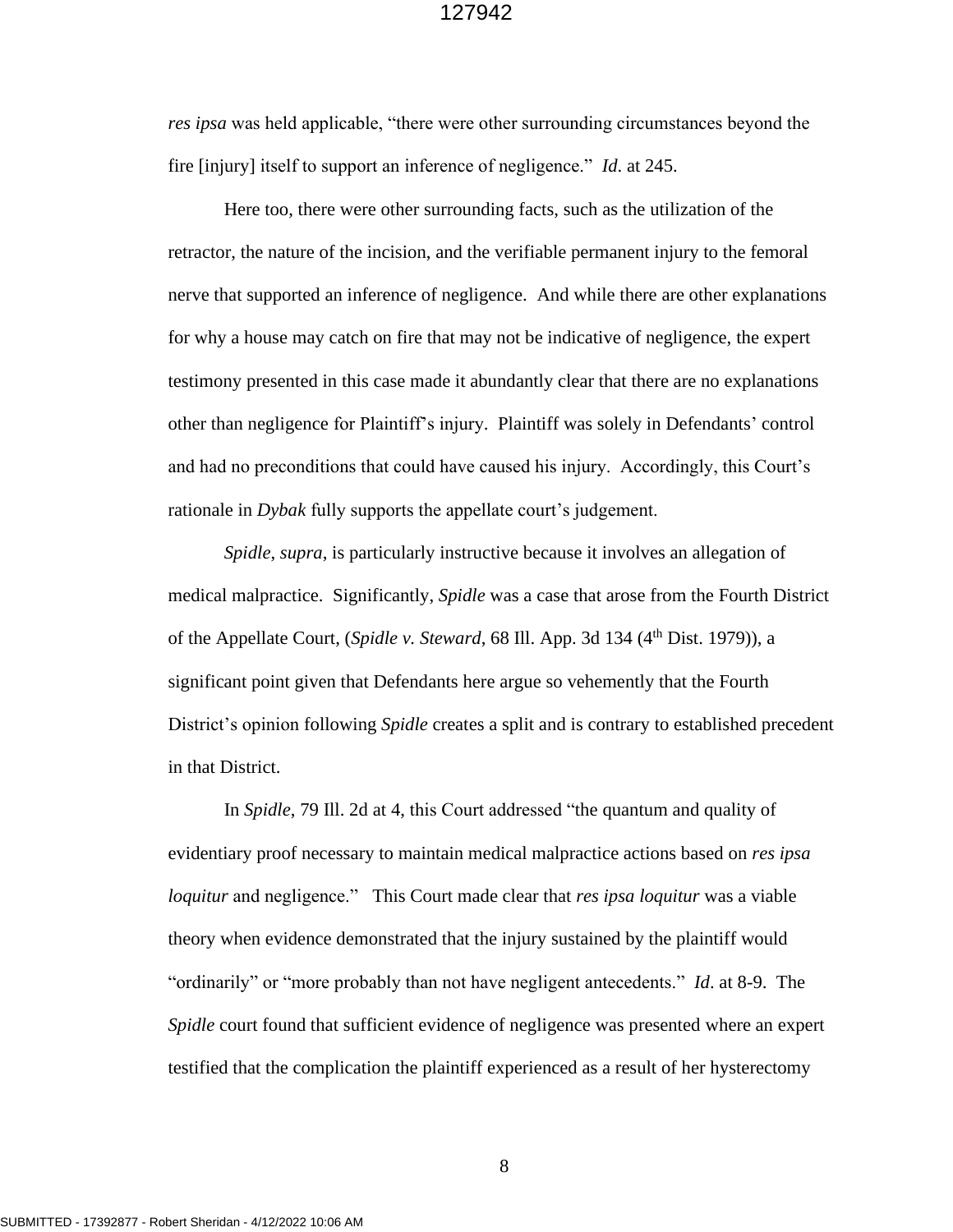was "a rare and unusual complication," that one would not "normally expect," adding that it was inadvisable to perform the operation during an acute flare up of the plaintiff's pelvic inflammatory disease, and citing evidence that the defendant surgeon admitted he had operated "a little too soon." *Id*. at 8-10. This Court stated:

"this is evidence of more than a mere unusual occurrence [citation] from which the jury could have inferred negligence under res ipsa loquitur. To be sure, some of the foregoing evidence was controverted. Nevertheless, factual disputes presenting credibility questions or requiring evidence to be weighed should not be decided by the trial judge as a matter of law." *Id*. at 10.

The instant case warrants the same conclusion. The uncontroverted facts demonstrate that Dr. Bal testified that nerve palsies such as that experienced by Plaintiff are a recognized complication of hip replacement surgery, but permanent nerve palsies such as that experienced by Plaintiff do not occur absent negligence. He further opined that Plaintiffs injury was evidence of a deviation from the standard of care and that the injury was most likely caused by movement of the retractor and the medial placement of the incision, although that conclusion would ultimately be a question of fact for the jury. (R. 659-60). His testimony, when compared to that of the expert in *Spidle* is certainly analogous, and clearly demonstrates that the *res ipsa loquitur* count of this complaint should survive summary dismissal.

*Spidle*, as noted, was unequivocally reaffirmed by this Court in *Gatlin*, *supra*. In *Gatlin*, the plaintiff presented evidence that the skull fracture and neurological damage sustained by her child either during or shortly after childbirth would not have occurred absent negligence. *Id*. at 296. Given the fact of the injury and the evidence that the defendants collectively had exclusive control over the child and the agency or instrumentality that caused the injury, this Court concluded that the elements of *res ipsa*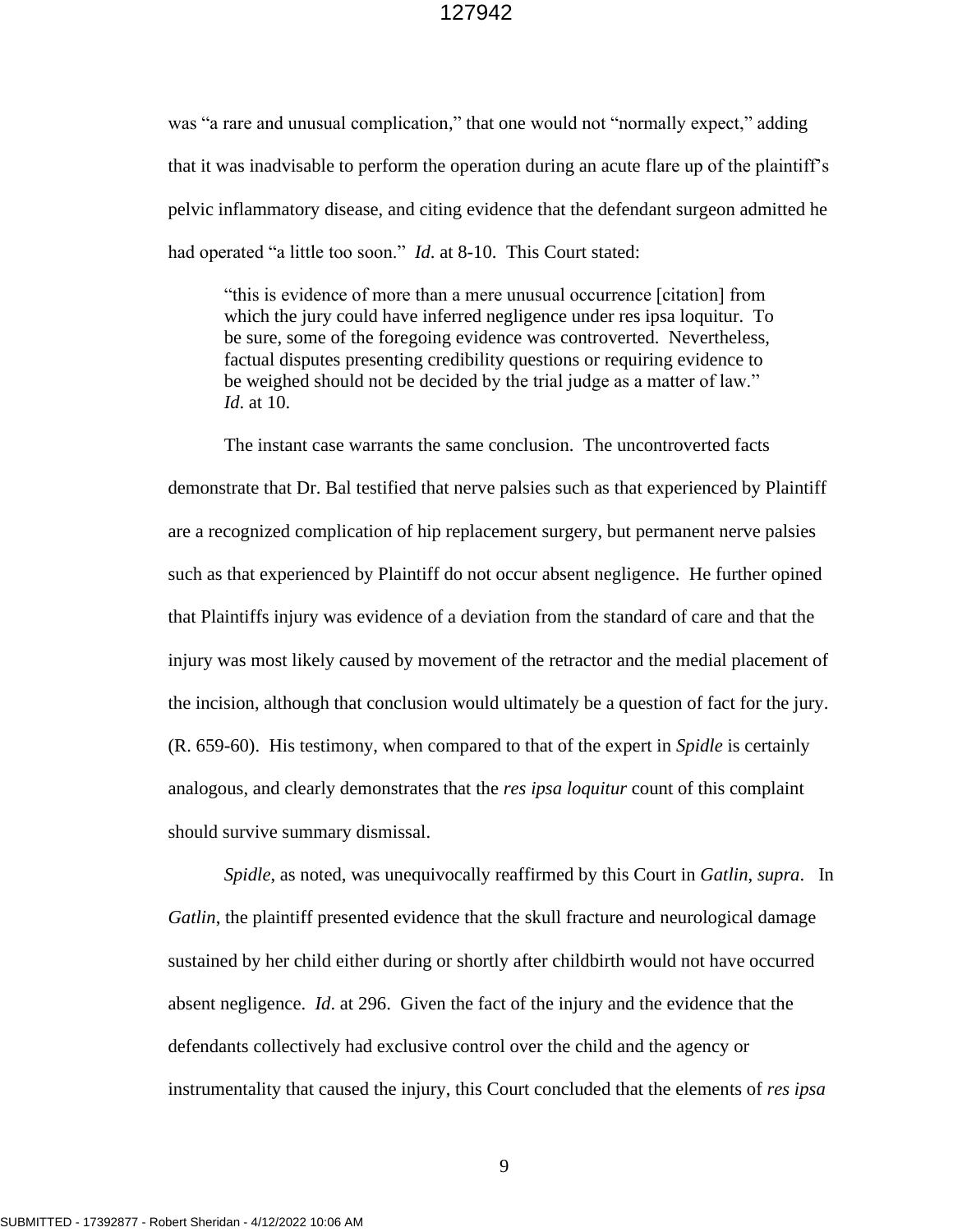*loquitur* were met. *Id*. at 296-97. In doing so, the *Gatlin* court took pains to emphasize that the plaintiff did not have to eliminate all other possible causes of the infant's injury before invoking the doctrine of *res ipsa loquitur*, and rejected the idea that a plaintiff could not rely on *res ipsa loquitur* if he introduced evidence of specific negligence. *Id*. at 298-99.

*Gatlin* cited *Kolakowski v. Voris*, 83 Ill. [2d 388 \(1980\), with approval. There,](http://www.westlaw.com/Link/Document/FullText?findType=Y&serNum=1980151582&pubNum=578&originatingDoc=I9bea09f8d45711d98ac8f235252e36df&refType=RP&originationContext=document&vr=3.0&rs=cblt1.0&transitionType=DocumentItem&contextData=(sc.UserEnteredCitation))

plaintiff was rendered a quadriplegic after back surgery and brought a negligence suit

against several doctors and sued the hospital on a *res ipsa loquitur* theory. The hospital

asserted that the plaintiff's *res ipsa loquitur* claim was barred because plaintiff introduced

evidence of specific negligence. This Court disagreed, stating:

"Defendant's theory would be accurate if the evidence introduced by plaintiff conclusively established the exact cause of his injuries. Here, the deposition of plaintiff's expert witness, Dr. Fox, reveals that, in his opinion, plaintiff's injuries were the result of the forcing of a bone 'plug' against the spinal cord after the disc was removed. This statement 'was merely the opinion of the [expert] witness, given, as such, upon a state of facts assumed to be true. It still remained for the jury to determine the facts, and the opinion was nevertheless an opinion only, whether it states what did cause the condition or what might cause it.' [Citation.] The inference of negligence raised by the doctrine of *res ipsa loquitur* does not disappear when such specific evidence is admitted. Rather, both the opinion of the expert witness as well as the inference of general negligence arising from the doctrine of *res ipsa loquitur* remain to be considered by the jury with all other evidence in the case. [Citation.] *Id*. at 397.

*Metz*, *Dyback*, *Spidle*, *Gatlin* and *Kolakowski* all demonstrate that the appellate

court's judgment was correct and Plaintiff set forth evidence sufficient to support a claim

under the doctrine of *res ipsa loquitur.* Defendants have not provided any cogent reason

why this Court should abandon multiple Illinois Supreme Court precedents spanning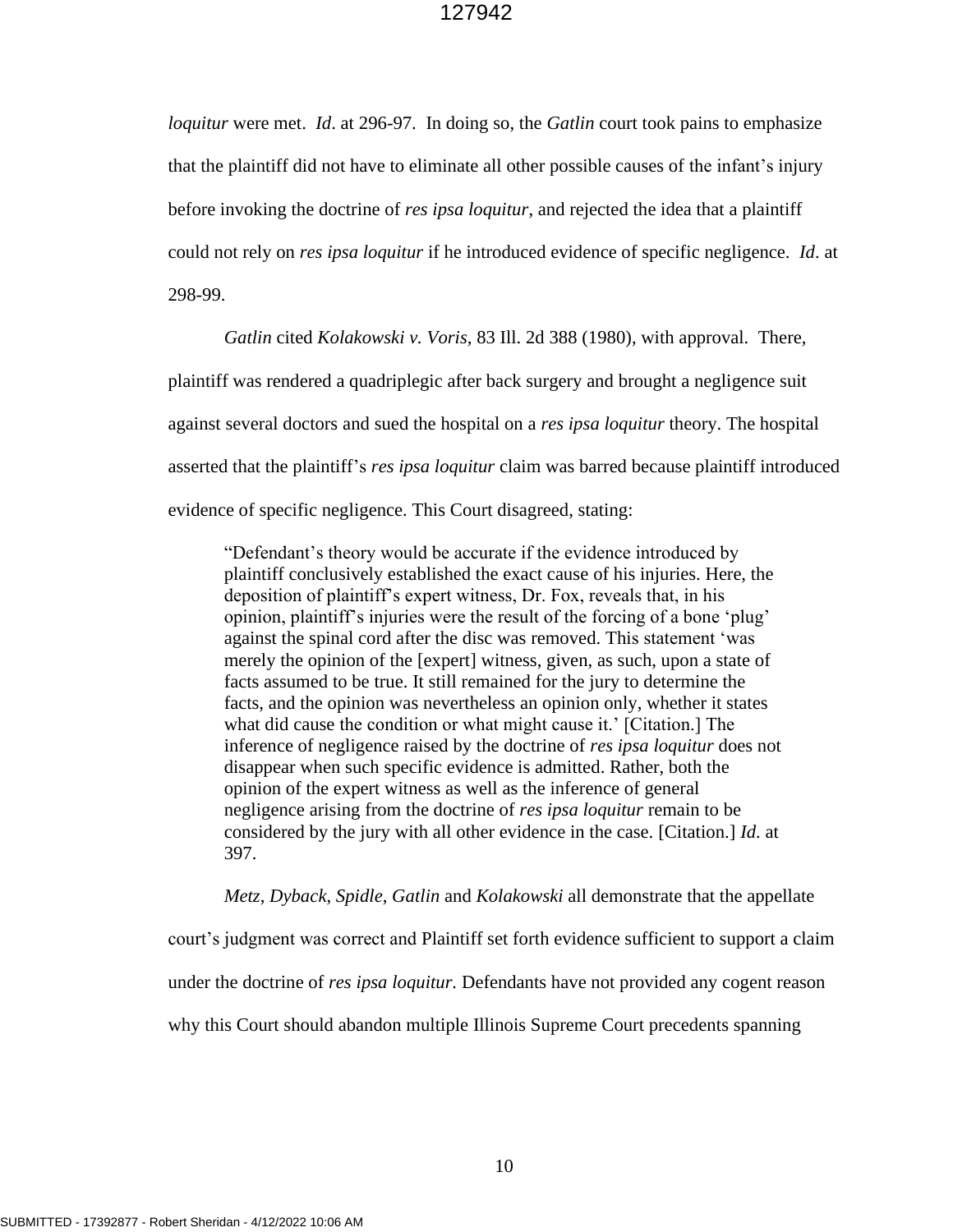more than five decades and reverse the appellate court's judgment when that judgment unquestionably follows Illinois law as consistently declared by this Court.

Plaintiff's position is not at all undermined by Defendants' attempts to present conflicting and self-serving interpretations of fact and law that, if accepted by this Court, would make it impossible for any Plaintiff to successfully assert a viable claim of *res ipsa loquitur*. To be sure, Defendants Harden and Armstrong, while advancing seemingly competing theories, have both plainly invited this Court to defy its well-settled precedent in favor of a new rubric. Defendant Armstrong asserts that experts should be confined to opining that an injury is so out of the ordinary, it must have been the result of negligence, without providing more information of what *may have* caused the injury. Defendant Harden conversely asks this court to conclude that the trial court properly dismissed Plaintiff's complaint because his expert was unable to specifically identify the negligence she committed. Neither Defendant attempts to reconcile their inconsistent assertions with this Court's long-standing precedent.

Defendants' arguments amount to little more than a carefully-crafted trap for Illinois medical malpractice litigants that is based wholly on a willful misconstruction of both Illinois law and the facts presented in this case. If this Court were to rule in Defendants' favor, plaintiffs injured by acts of medical malpractice would find themselves in a "catch-22," in which they were prohibited from providing specific expert opinions on the source of defendants' negligence while simultaneously being required to provide that information to support a claim under the doctrine of *res ipsa loquitur*. Defendants should not be permitted to have it both ways. These positions cannot be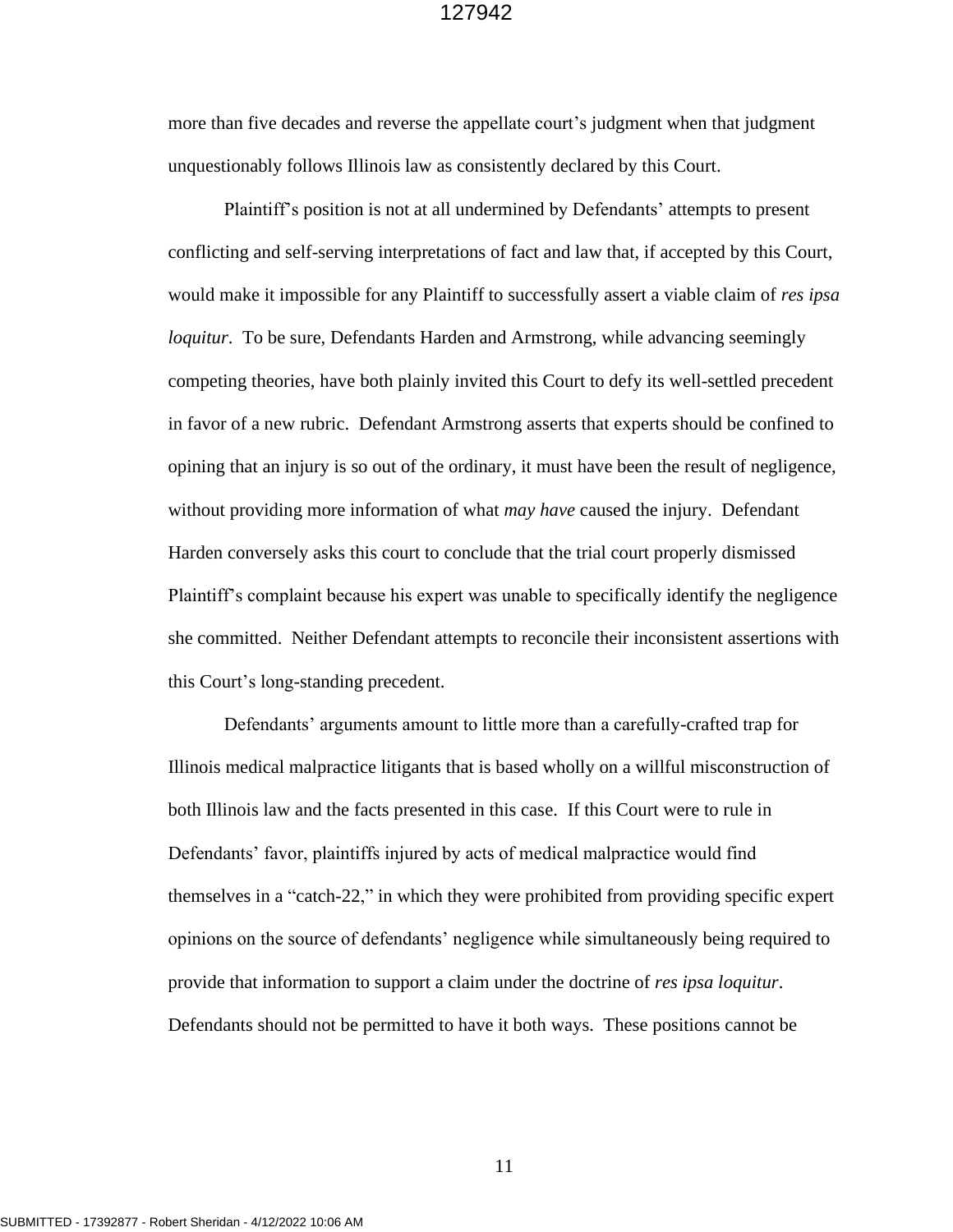reconciled with each other and more importantly, cannot be reconciled with this Court's precedents.

This Court need not take great pains to reconcile these contradictory positions because it has already provided malpractice litigants with a road map for pleading *res ipsa loquitur* in a manner that comports with Illinois law. In *Heastie*, *supra,* this Court cautioned:

"if the specific and actual force which initiated the motion or set the instrumentality in operation were known unequivocally, leaving no reason for inference that some other unknown negligent act or force was responsible, the *res ipsa* doctrine could not even be invoked. *Id.* at 539, citing *Collgood, Inc. v. Sands Drug Co.,* 5 Ill. App. 3d 910, 916 (5 th Dist. 1972); see also 65A C.J.S. *Negligence* § 759, at 555 (2000) ("The res ipsa loquitur rule aids the injured party who does not know how the specific cause of the event that results in his or her injury occurs, so if he or she knows how it comes to happen, and just what causes it  $***$  there is no need for the presumption or inference of the defendant's negligence as afforded by the  $* * * rule$ ").

Defendants' attempts to alternatively characterize Dr. Bal's testimony as an unequivocal opinion on the nature of the injury and/or an opinion that Defendants did not commit any negligence must be rejected. Both assertions simply manipulate the facts. Dr. Bal's testimony more aptly can be described as an attempt to trace the injury to a probable specific cause that would fall within the ambit of Defendants' overall control. To that end, Dr. Bal provided testimony demonstrating that Defendants' use of the retractor was the probable cause of the uncontested permanent damage to Plaintiff's femoral nerve that would not have resulted in the absence of negligence. However, this testimony did not exclude the possibility of other causes under the control of Defendants.

The scenario presented here when Dr. Bal's testimony is viewed in an accurate context was likewise contemplated by this court in *Heastie*. This court explained: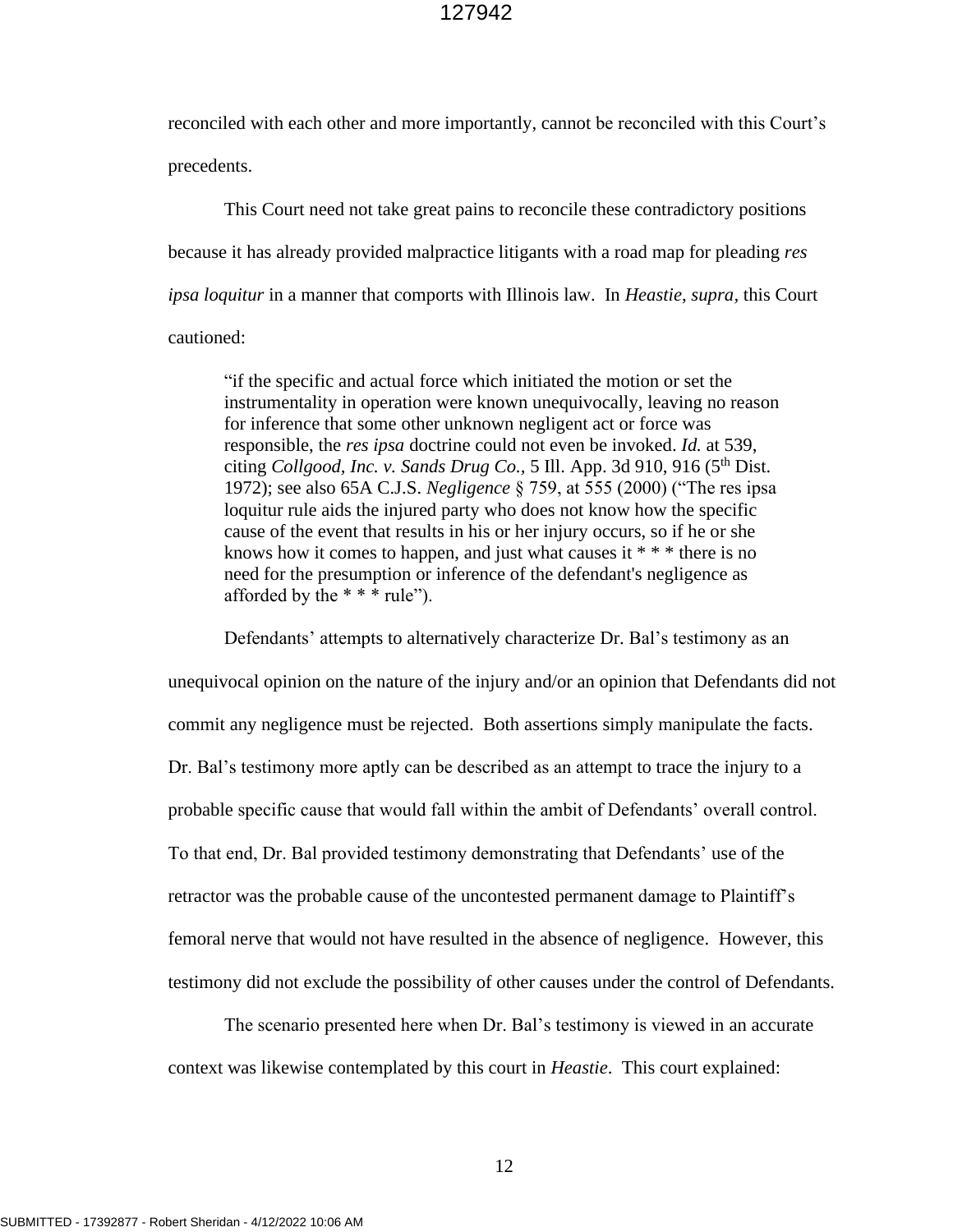"while reliance on the *res ipsa* doctrine may normally require that the injury can be traced to a specific cause for which the defendant is responsible, Illinois law also authorizes use of the doctrine where it can be shown that the defendant was responsible for all reasonable causes to which the accident could be attributed." *Id*. at 538, citing *Napoli v. Hinsdale Hospital,* 213 Ill.App.3d 382, 388 (1<sup>st</sup> Dist. 1991); see also W. Keeton, Prosser & Keeton on Torts § 39, at 248 (5th ed.1984).

This Court also stated, "Illinois law does not require a plaintiff to show the actual force which initiated the motion or set the instrumentality in operation in order to rely on the *res ipsa* doctrine." *Id*. at 539.

The principles of *res ipsa loquitur* law espoused in *Heastie* are applicable to both scenarios presented to this Court. With respect to Defendant Armstrong, *Heastie* makes clear that Dr. Bal's testimony was appropriately specific to establish the probability that Defendant Armstrong's negligence was the proximate cause of Plaintiff's injury. However, Dr. Bal's testimony was equally sufficient to establish a *prima facie* case of Defendant Harden's negligence under the doctrine of *res ipsa loquitur* because it established that the negligent use of an instrumentality likely caused the injury, and the evidence established that both Defendants Armstrong and Harden had control over that instrumentality in some capacity.

# **B.** *Taylor v. City Of Beardstown* **Does Not Present a Split in Authority And Should Otherwise Not Impact This Court's Judgment Because It Is Legally And Factually Inapplicable To This Case.**

The appellate court rejected Defendants' assertions that Plaintiff was obligated to present expert testimony establishing the relevant standard of care to support his *res ipsa loquitur* claim against Defendant Harden. Defendants cite *Taylor v. City of Beardstown*, 142 Ill. App. 3d 584 ( $4<sup>th</sup>$  Dist. 1986), as dispositive of this issue and maintain that the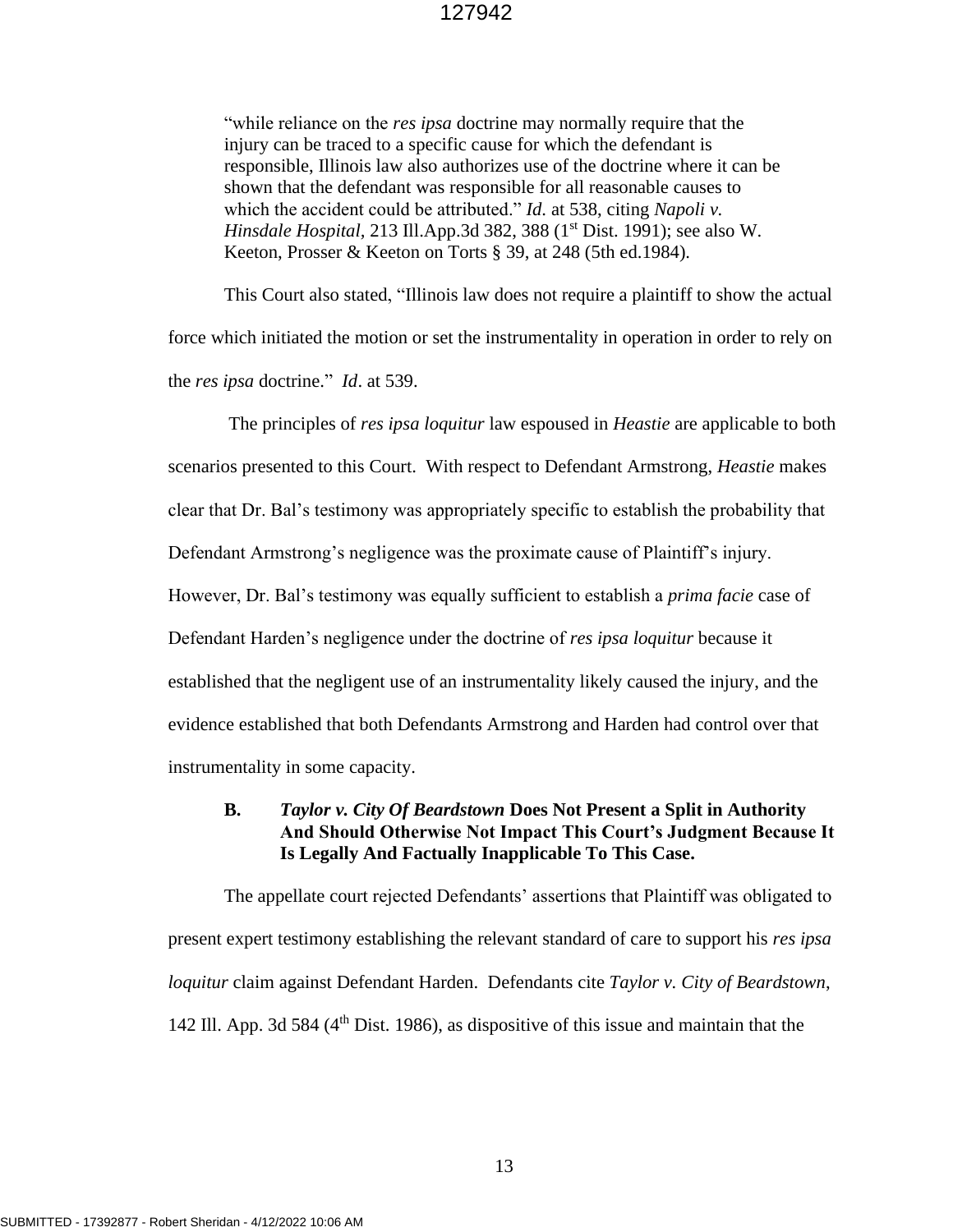appellate court's judgment created a split in the Fourth District when it declined to follow *Taylor*.

But the appellate court's decision in this case does not create an actual split because the portion of the *Taylor* decision the appellate court declined to follow at best amounted to *dicta*. *Taylor* simply was not intended to create a new requirement regarding proof of the standard of care in *res ipsa loquitur* cases as evidenced by this Court's subsequent decisions in *Dyback*, *Gatlin*, and *Heastie* addressing the issue of *res ipsa loquitur* without any acknowledgement of *Taylor* or the rule it allegedly espoused.

In *Lebron v. Gottlieb Memorial Hosp.*, 237 Ill. 2d 217, 236 (2010), this Court stated:

"*[D]ictum* is of two types: *obiter dictum* and judicial *dictum.* [Citation]. *Obiter dictum,* frequently referred to as simply *dictum,* is a remark or opinion that a court uttered as an aside. [Citations]. *Obiter dictum* is not essential to the outcome of the case, is not an integral part of the opinion, and is generally not binding authority or precedent within the *stare decisis* rule. [Citation]. In contrast, an expression of opinion upon a point in a case argued by counsel *and deliberately passed upon by the court,* though not essential to the disposition of the cause, if *dictum,* is a judicial *dictum.* [Citation.] \* \* \* [A] judicial *dictum* is entitled to much weight, and should be followed unless found to be erroneous. (Emphasis added.) [Citations]." (Internal quotations omitted).

There is no indication in the *Taylor* opinion that the court's comments related to proof of a standard of care was fully briefed by the parties and deliberately passed upon by the court, given that the court's discussion of this issue does not contain a single citation to authority. Furthermore, a close analysis of *Taylor* demonstrates that the appellate court's decision to deny the plaintiff's request to amend her complaint to allege *res ipsa loquitur* was not truly based on the lack of expert opinion testimony regarding the standard of care. Rather, the appellate court's opinion was written to narrowly to address the facts and circumstances presented in that case, and to prohibit gamesmanship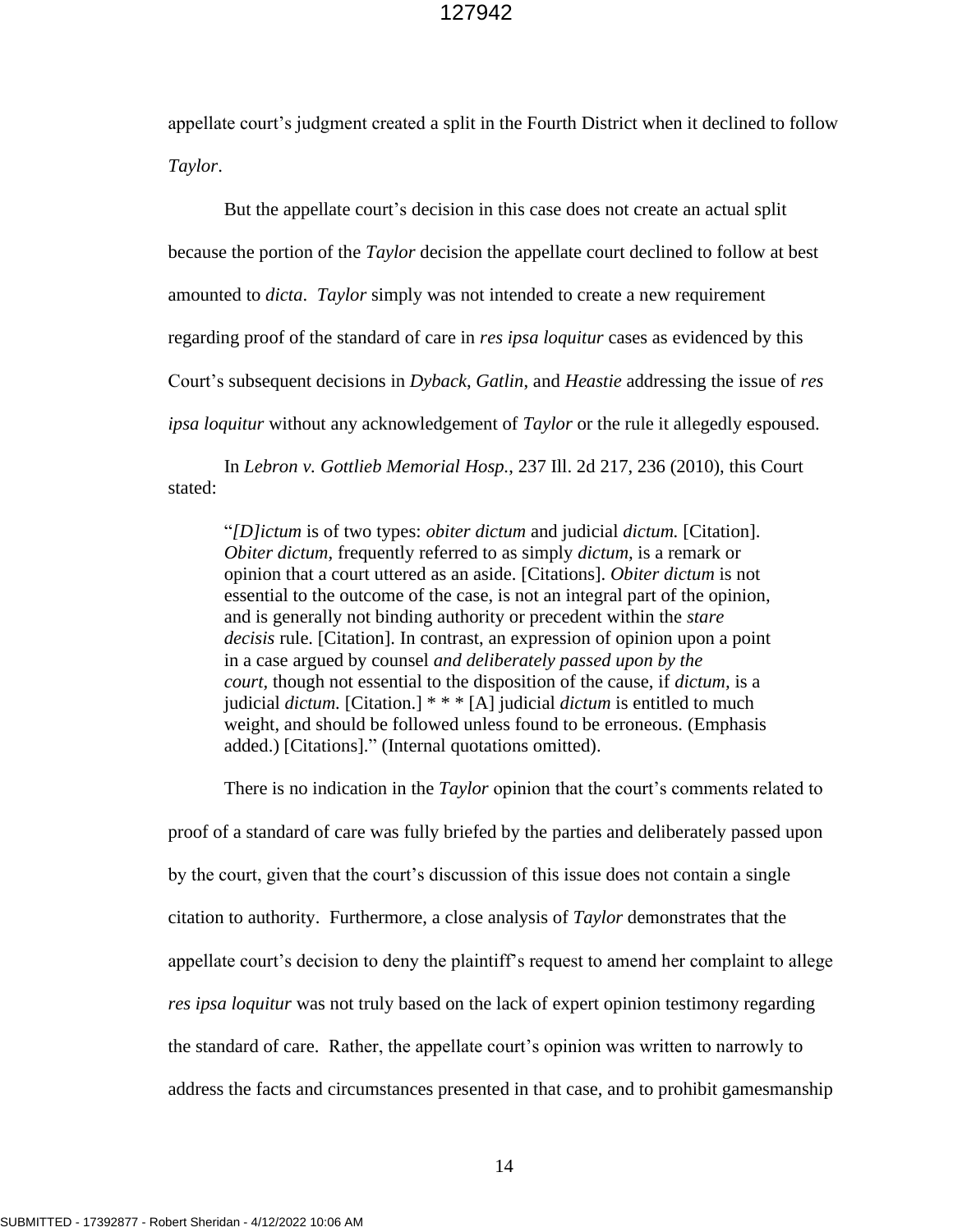on the part of the plaintiff who made an eleventh-hour pleading amendment to include a claim of *res ipsa loquitur*.

The facts that led to the appellate court's decision in *Taylor* are recounted in detail here because they unquestionably prove the adage that *bad facts make bad law*. In *Taylor*, *supra*, the decedent was admitted to the defendant hospital after suffering an epileptic seizure. Two days after admission, he fell from his hospital bed and suffered an abrasion on his nose. Three days after admission, he fell from his hospital bed and broke his hip. He subsequently died more than a year later. *Id*. at 588-89.

The plaintiff alleged that the hospital, admitting physician, and nurse's aide were negligent for failing to protect the decedent by using appropriate restraints and otherwise provide him with immediate and necessary treatment. "Plaintiff also made the bald assertion that 'as a direct and proximate result of the aforesaid wrongful acts and omissions,' [decedent] died. However, there are no allegations supporting any causal link between the broken hip suffered in February 1981 and decedent's death in June of 1982." *Id*. at 589.

A day before the scheduled hearing on the defendants' motions for summary judgment, the plaintiff sought to amend the complaint to allege *res ipsa loquitur*. The court denied the motion, finding that "defendants had established the standard of care applicable to them and had shown they met that standard; plaintiff, on the other hand, had failed to show any standard of care and had failed to present any competent evidence in rebuttal." *Id.* at 589.

The appellate court noted that granting an amendment, "*particularly a late amendment*," was a matter of discretion. (Emphasis added). *Id*. at 591. It likewise noted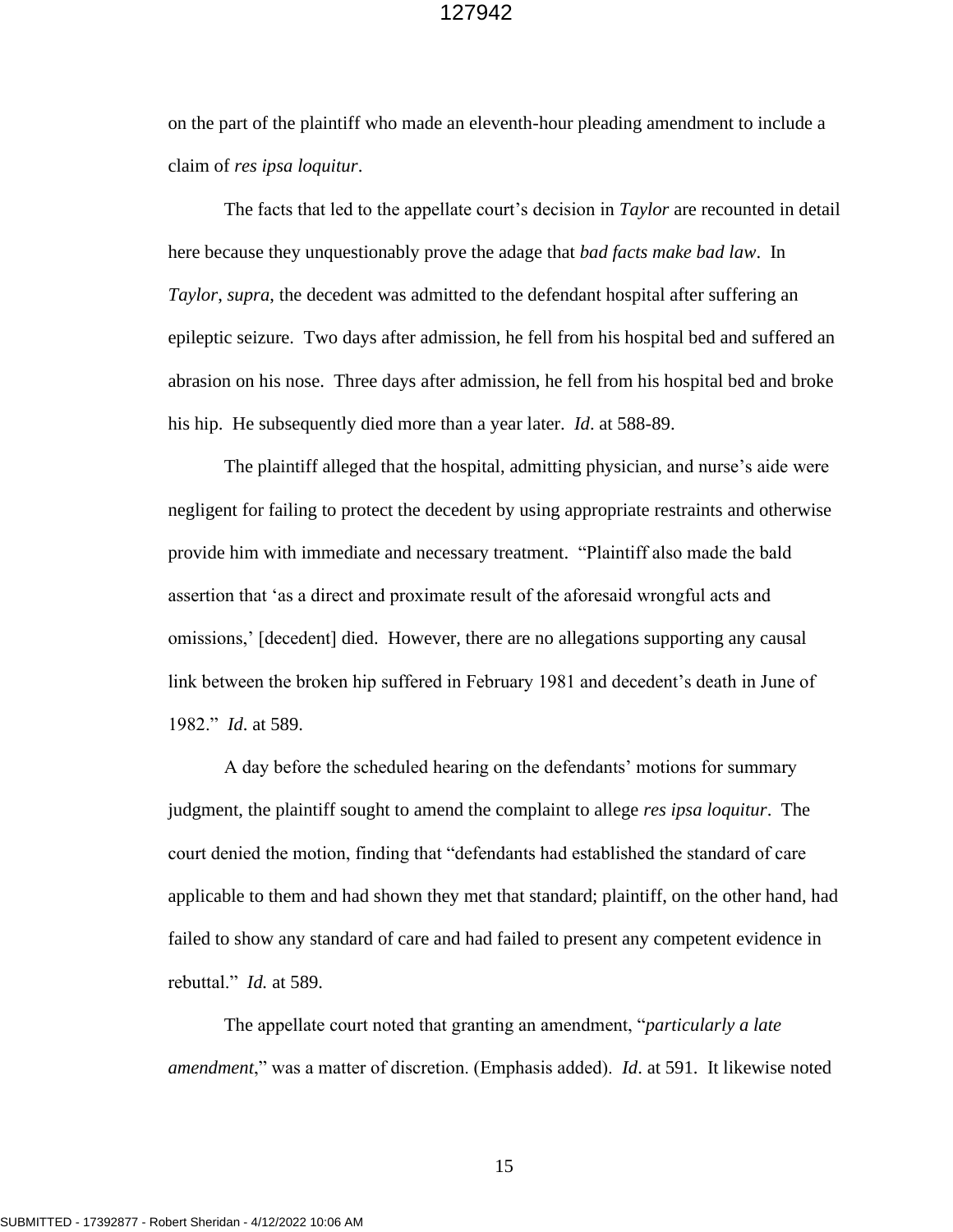that "the test to be applied \*\*\*is whether the ends of justice are being furthered by allowing the amendment or rejecting it." *Id*. at 591. The appellate court set forth accurate and supported principles of law related to the doctrine of *res ipsa loquitur*, but then added another consideration related to the standard of care *without any citation to authority*. The court stated:

"the primary focus of this matter thus centers upon whether a confused and elderly patient, who had apparently fallen from his bed previously, should have been somehow restrained, and whether any failure to restrain proximately caused the injury. Therefore, we must be concerned with the standard of care in such situations. It is undisputed that plaintiff has offered no testimony or evidence concerning the applicable standard of care. \*\*\*Again, plaintiff must prove the first element [of res ipsa loquitur] that the injury would not have occurred but for some negligent act by the defendants, by at least establishing *a minimal standard of care*." (Emphasis added). *Id*. at 593.

The *Taylor* court then explained that generally, in a medical malpractice case, a plaintiff is required to establish the standard of care through expert testimony. The court specifically stated that "a plaintiff need not rely upon the testimony of an expert and may invoke the doctrine of *res ipsa loquitur* where it is common knowledge that the injury complained of would not have occurred in the absence of negligence." *Id*. at 594. The court concluded that the facts of the instant case did not present a matter of "gross negligence" and discussed why expert testimony would be necessary to make a determination as to when physical restraint may be needed in a hospital setting. "The decision of how and when to restrain someone, albeit for their own good, is not one to be lightly made. We do not view this as normally within the everyday knowledge and experience of most lay persons. \*\*\*There also remains the question of how a patient should be restrained." *Id*.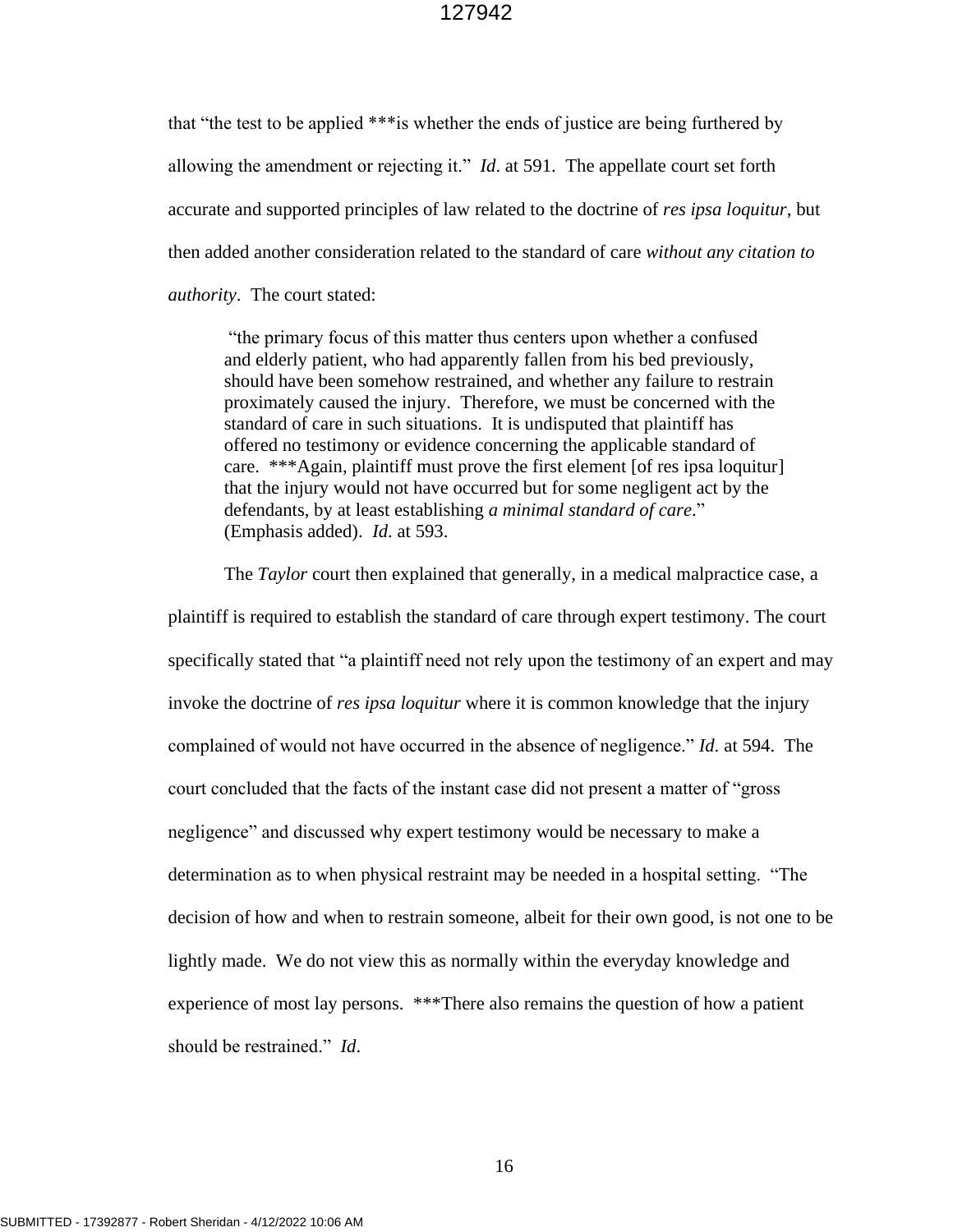Arguably, through this discussion, the appellate court demonstrated that it was less concerned about expert testimony regarding the standard of care, and more concerned about what conduct could create an inference of negligence under the circumstances of that case. This interpretation of the court's analysis is buttressed by its ultimate holding:

"In sum, we hold that the trial court did not abuse its discretion in denying plaintiff leave to amend her complaint to plead *res ipsa loquitur.* Plaintiff simply did not raise anything new in her proposed amendment. She had ample time to amend to raise this issue, but failed to do so. Plaintiff only raised the doctrine the day before the hearing on all defendants' motions for summary judgment. *Nothing was introduced to raise any inference of negligence, and the mere showing of a bad result does not in all instances mean someone was negligent*." (Emphasis added). *Id*. at 594-95.

With respect to the issue of *res ipsa loquitur*, the appellate court's ultimate decision was based on a negligence assessment, not an assessment of the standard of care, and was arguably motivated by the court's disdain for plaintiff's last-minute attempt to salvage her lawsuit by alleging *res ipsa* before facing summary judgment.

In assessing the court's holding in *Taylor*, this Court must not lose sight of the fact that the plaintiff sought to amend her complaint to allege *res ipsa loquitur* on a theory that the decedent died more than a year after a fall that undoubtedly caused him to break his hip but did not appear to have any nexus to his ultimate demise. And, when viewed in the context of all of the other authority cited to and relied upon by the *Taylor* court, it is clear that its comments regarding standard of care were *dicta* and not intended to be binding precedent.

Significantly, *Taylor* was decided on March 31, 1986. Since this time, this Court has rendered decisions related to the doctrine of *res ipsa loquitur* in *Dyback*, (September 17, 1986), *Gatlin* (May 23, 1990), and *Heastie* (November 1, 2007). None of these cases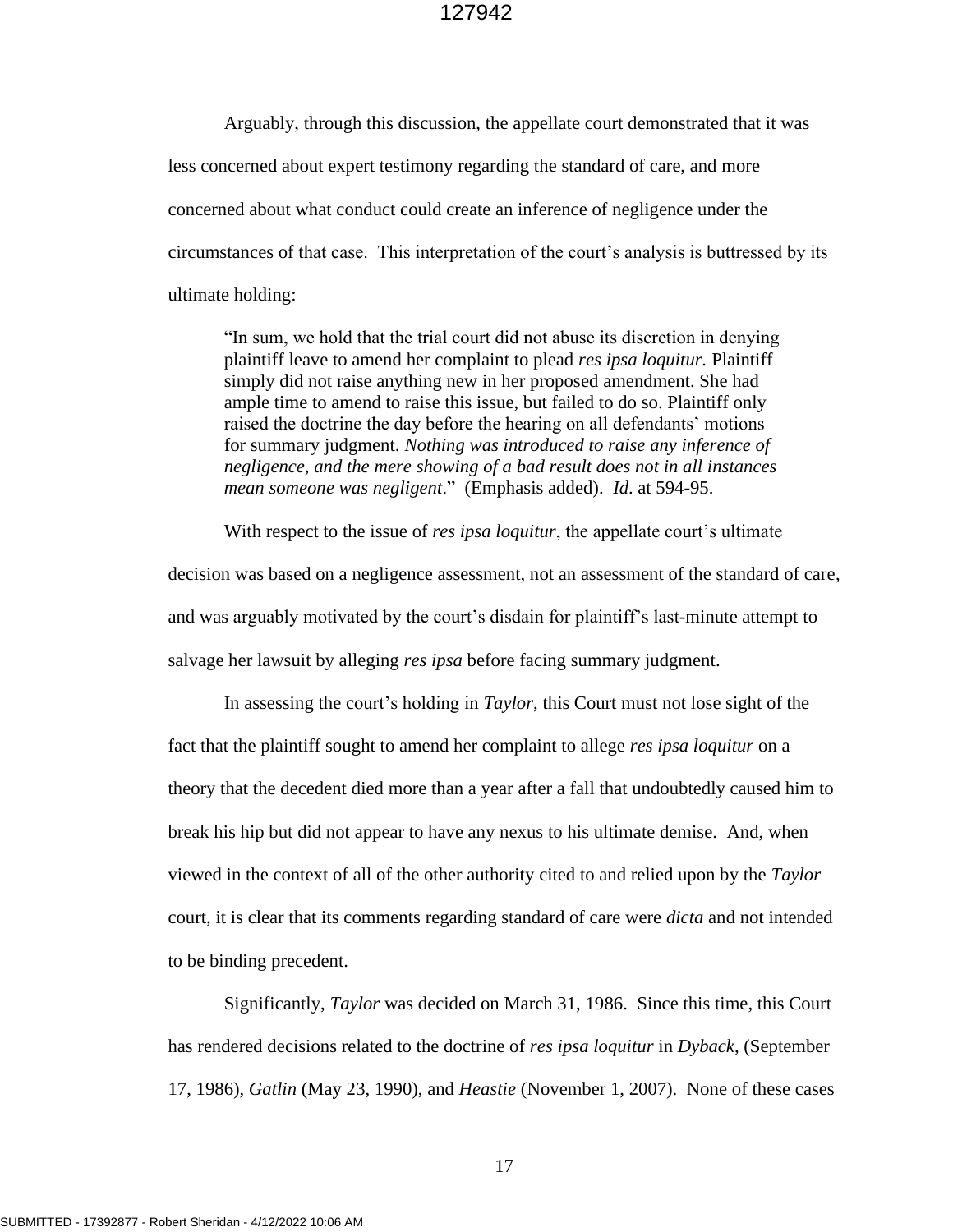have adopted the rationale in *Taylor* that Defendants now assert is dispositive of Plaintiff's *res ipsa loquitur* claim. As previously noted, since *Taylor* was decided, this Court specifically directed in *Gatlin* that the correct *res ipsa loquitur* framework could be found in *Metz*, *Spidle*, and *Dyback*. And, to the extent *Taylor* actually intended to create a requirement that expert evidence of the standard of care is required in *res ipsa loquitur* cases, that decision was implicitly overruled by this Court in *Gatlin*. There, defendant Ruder asserted that the plaintiff's *res ipsa loquitur* claim must fail because plaintiff "presented no specific evidence that Ruder's actions fell below the appropriate standard of medical care." *Gatlin*, 137 Ill. 2d at 299. This Court stated:

"Under *res ipsa loquitur,* however, Gatlin need not present such evidence. Gatlin must only present evidence on each of the *res ipsa loquitur* requirements. By proving that the injury does not ordinarily occur in the absence of negligence and that defendant had control over the instrumentality which caused plaintiff's injury, plaintiff can present circumstantial evidence from which the jury could infer negligence. (*[Metz,](http://www.westlaw.com/Link/Document/FullText?findType=Y&serNum=1965116509&pubNum=578&originatingDoc=I9bea09f8d45711d98ac8f235252e36df&refType=RP&originationContext=document&vr=3.0&rs=cblt1.0&transitionType=DocumentItem&contextData=(sc.UserEnteredCitation))* [32 Ill.2d at 448–49, 207 N.E.2d 305.](http://www.westlaw.com/Link/Document/FullText?findType=Y&serNum=1965116509&pubNum=578&originatingDoc=I9bea09f8d45711d98ac8f235252e36df&refType=RP&originationContext=document&vr=3.0&rs=cblt1.0&transitionType=DocumentItem&contextData=(sc.UserEnteredCitation))) Consequently, Ruder's contention is without merit. *Id*. at 299-300.

It is also notable that one year after *Taylor* was decided, the Fourth District rendered its opinion in *Coffey v. Brodsky*, 165 Ill. App. 3d 14 (4<sup>th</sup> Dist. 1987), another medical malpractice case. Justice Lund was on the appellate panel for both decisions, and he concurred in *Taylor* and concurred on the *res ipsa loquitur* issue in *Coffey*. Significantly, in *Coffey*, the Fourth District relied almost entirely on the Illinois Supreme Court precedents previously advocated as dispositive herein in assessing the plaintiff's *res ipsa loquitur* claim, including *Dyback*, *Spidle*, and *Kolakowski*. The court gave no consideration whatsoever to expert testimony regarding the standard of care and assessed the plaintiff's claim, as this Court's precedent directs, solely within the context of evidence of negligence. It stands to reason that if *Taylor* had intended to create a new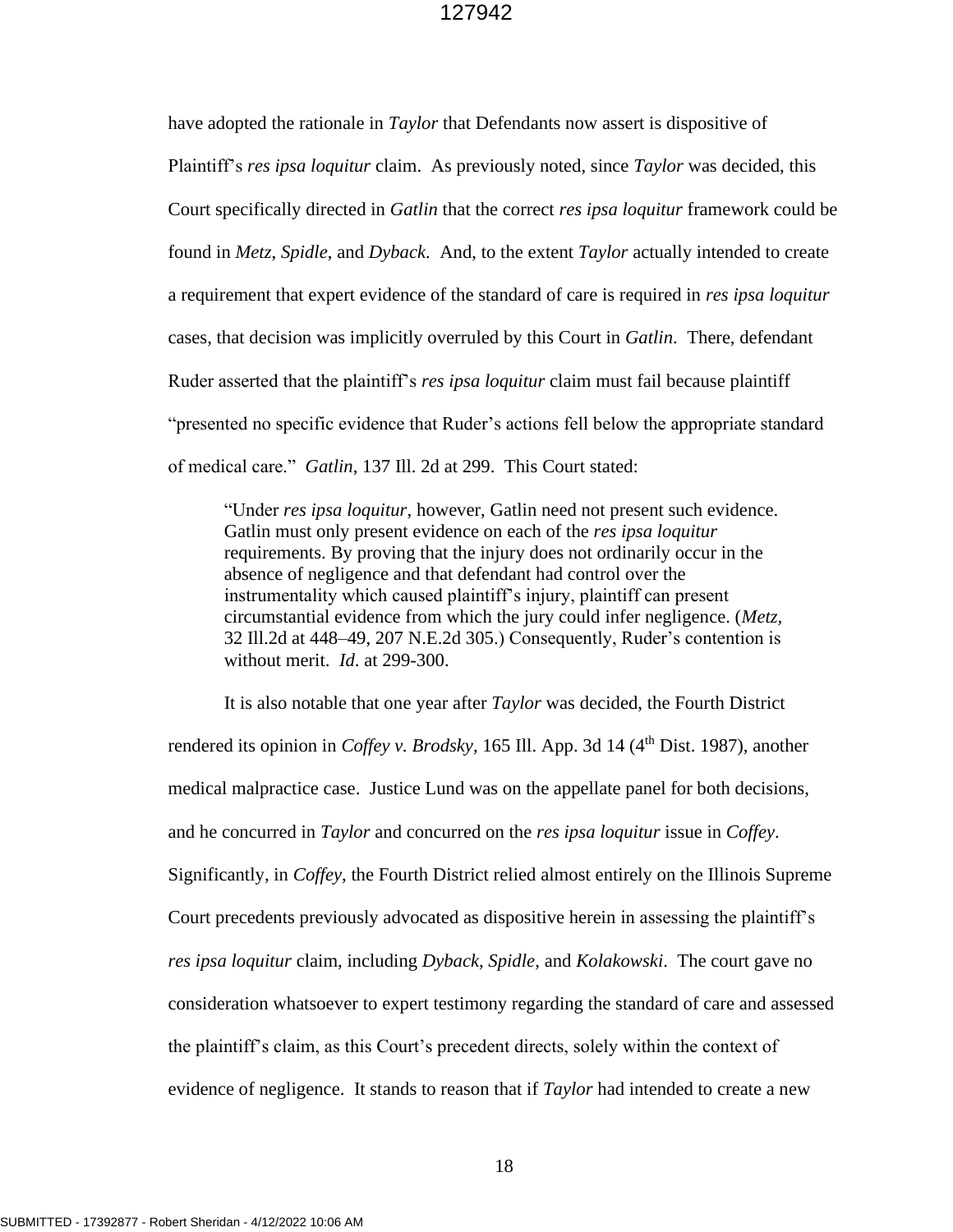requirement in the Fourth District, the court, and certainly Justice Lund, would have articulated it.

Defendant Armstrong boldly asserts that "[s]ince the Fourth District's Opinion in *Taylor*, the expert witness requirement has been the law in Illinois." (Armstrong Brief at 7). Interestingly, Defendant makes that statement without any acknowledgement of this Court's post-*Taylor* decisions. Further, Defendant cites to a litany of cases that allegedly espouse "the law" purportedly articulated in *Taylor*. However, of the nine cases Defendant cites, only three actually involve a *res ipsa loquitur* issue, and of those three, *none* rely upon *Taylor* to espouse the proposition that expert testimony regarding the standard of care is required.

The only other appellate case that relies on *Taylor* for that purpose is *Smith v. South Shore Hospital*, 187 Ill. App. 3d 847 (1<sup>st</sup> Dist. 1989). Significantly, like *Taylor*, the *Smith* court ultimately utilized its consideration of the standard of care to make a negligence assessment and concluded that "plaintiff has failed to demonstrate the first element under *res ipsa loquitur* which is the injury would not have occurred in the absence of negligence. This element can be established by presenting expert testimony to support the allegation, or by demonstrating that the defendants conduct was so grossly remiss that it falls within the common knowledge of laymen." *Id*. at 874.

Ultimately, Defendants' reliance on *Taylor* is little more than an academic exercise as *Taylor* has no real bearing on the instant case. It is factually and procedurally inapposite, implicitly overruled by *Gatlin*, and is ultimately a red herring that is being utilized by Defendants to create the appearance of an issue where none actually exists.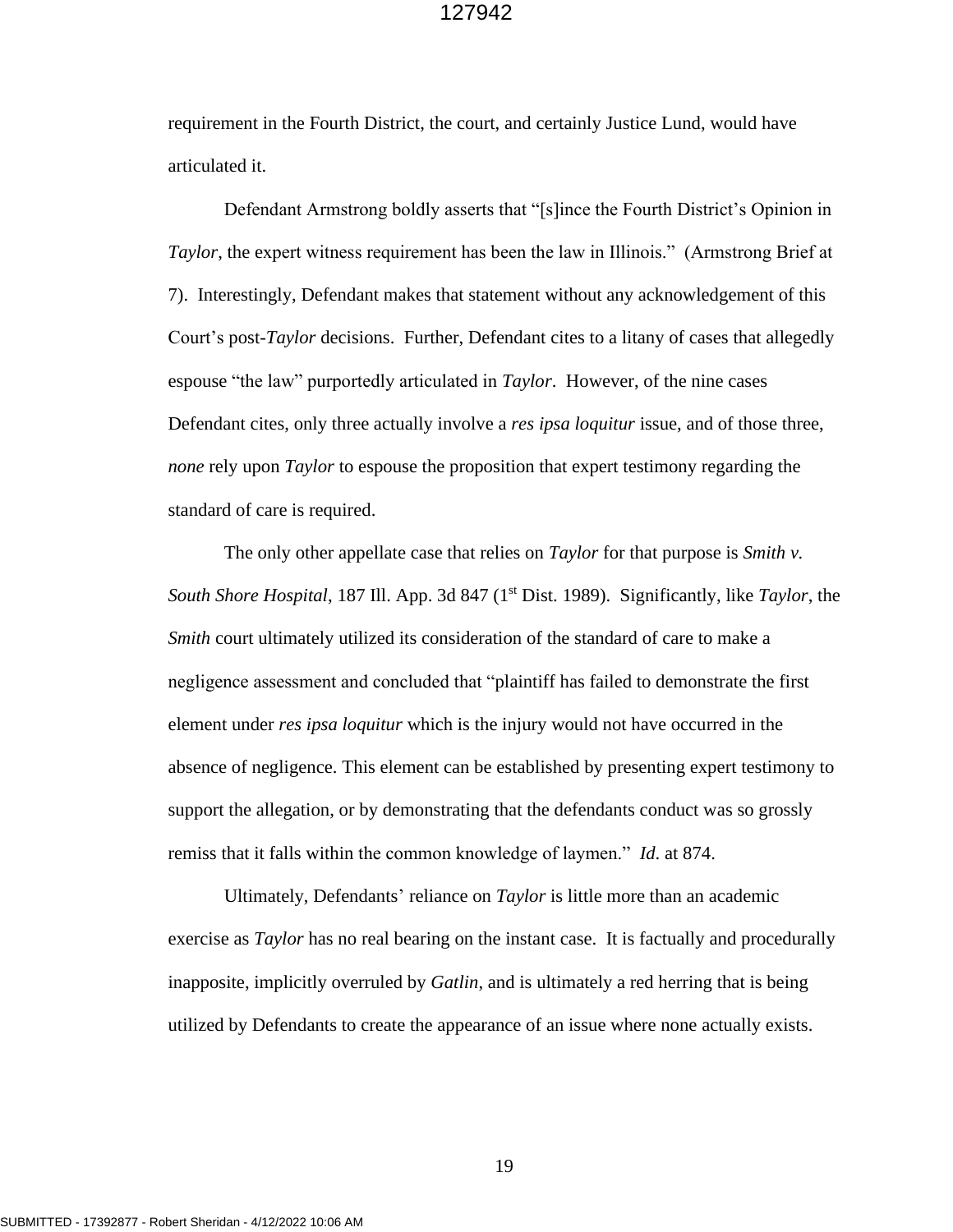# **C. Plaintiff Established A** *Prima Facie* **Case Of** *Res Ipsa Loquitur* **Against Both Defendants, Was Not Required To Present Additional Expert Testimony Related To Defendant Harden, And Otherwise Properly Pleaded This Cause Of Action.**

The conclusion in *Gatlin* that expert testimony is not needed to prove a violation of the standard of care where a *prima facie* case of *res ipsa loquitur* has been established defeats Defendant Harden's assertions that summary judgment is proper because there had been no expert testimony establishing that she violated the medical technician standard of care or otherwise committed any negligent act.

The expert testimony presented by Dr. Bal, combined with the nature and circumstances of the injury in this case, was sufficient to demonstrate the first element necessary to establish a claim of *res ipsa loquitur* against both Defendants. Defendant Harden asks this Court to conclude that Dr. Bal is not qualified to provide expert testimony on the standard of care of a surgical technician, but Dr. Bal was qualified to testify that Plaintiff would not have sustained the injury to his femoral muscle absent negligence, and that testimony sufficed to meet Plaintiff's burden evidentiary with respect to both defendants who managed and controlled the instrumentality causing the injury. *Gatlin*, 137 Ill. 2d at 299-300.

Although the issue presented by Defendant Harden here was not addressed headon in *Heastie*, this Court's analysis in that case fully supports the position that Dr. Bal's testimony was sufficient to establish a viable *res ipsa loquitur* claim and no additional expert testimony was needed. In *Heastie*, the defendant argued that the plaintiff should not have been permitted to invoke the *res ipsa loquitur* doctrine because he presented the expert testimony of a doctor who could not testify to "nursing negligence," as required by *Sullivan v. Edward Hospital,* [209 Ill.2d 100, 121–23 \(2004\).](http://www.westlaw.com/Link/Document/FullText?findType=Y&serNum=2004117640&pubNum=0000578&originatingDoc=I20dc75e4894511dca1e6fa81e64372bf&refType=RP&originationContext=document&vr=3.0&rs=cblt1.0&transitionType=DocumentItem&contextData=(sc.Keycite)) *Heastie*, 226 Ill. 2d at 535.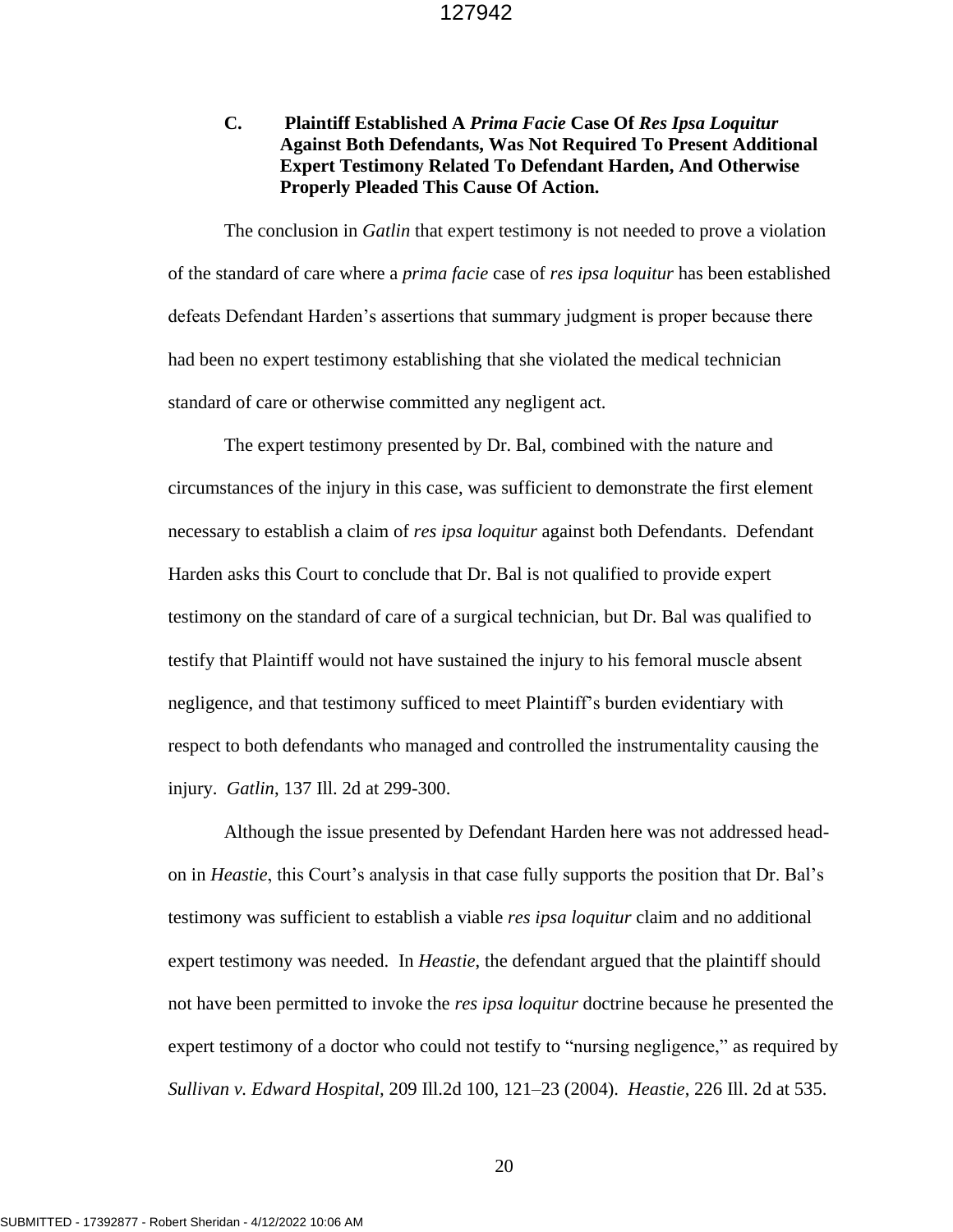This Court concluded that the defendants' argument was flawed because:

"it presupposes that expert medical testimony is a prerequisite to invocation of the *res ipsa* doctrine. That is clearly not the case. To be sure, the determination as to whether the *res ipsa loquitur* doctrine should apply in a given case may be based on expert testimony. Nothing in Illinois law, however, makes expert testimony a prerequisite to reliance on the doctrine in every case. That is so even in medical malpractice actions. Under [section 2–1113 of the Code of Civil Procedure](http://www.westlaw.com/Link/Document/FullText?findType=L&pubNum=1000008&cite=IL735S5%2f2-1113&originatingDoc=I20dc75e4894511dca1e6fa81e64372bf&refType=LQ&originationContext=document&vr=3.0&rs=cblt1.0&transitionType=DocumentItem&contextData=(sc.Keycite)) [\(735 ILCS 5/2–1113 \(West](http://www.westlaw.com/Link/Document/FullText?findType=L&pubNum=1000008&cite=IL735S5%2f2-1113&originatingDoc=I20dc75e4894511dca1e6fa81e64372bf&refType=LQ&originationContext=document&vr=3.0&rs=cblt1.0&transitionType=DocumentItem&contextData=(sc.Keycite))  [2004\)\)](http://www.westlaw.com/Link/Document/FullText?findType=L&pubNum=1000008&cite=IL735S5%2f2-1113&originatingDoc=I20dc75e4894511dca1e6fa81e64372bf&refType=LQ&originationContext=document&vr=3.0&rs=cblt1.0&transitionType=DocumentItem&contextData=(sc.Keycite)), a trial court is specifically authorized to rely upon *either* 'the common knowledge of laymen, if it determines that to be adequate' *or* upon expert medical testimony. [735 ILCS 5/2–1113 \(West 2004\).](http://www.westlaw.com/Link/Document/FullText?findType=L&pubNum=1000008&cite=IL735S5%2f2-1113&originatingDoc=I20dc75e4894511dca1e6fa81e64372bf&refType=LQ&originationContext=document&vr=3.0&rs=cblt1.0&transitionType=DocumentItem&contextData=(sc.Keycite)) For the reasons we have previously discussed, we believe this is one of those situations where the common knowledge of laymen is sufficient. *Id*. at 537.

Defendant Harden's argument is similarly flawed. The common knowledge of a layperson would likely not be adequate to make the initial assessment that Plaintiff's injury could not occur in the absence of negligence. But once that information is presented through the opinion of Dr. Bal with the facts demonstrating that both Defendants were in control and managed the instrumentality likely responsible for the injury, it is certainly within the common knowledge of a layperson and within the purview of the jury to determine whether one of both Defendants should be liable for Plaintiff's injury.

The appellate court best articulated this concept when it explained that if a sponge had been left in the patient following surgery instead of an injury to the femoral nerve, "it would be no defense for Harden or Armstrong to state that the undisputed evidence shows that neither of them did anything wrong or that Johnson did not present any testimony as to what a reasonably careful surgeon or surgical technician would have done. The sponge was still left in the patient, and *someone's* negligence during operation was responsible for that error." (Emphasis in original). *Johnson*, at ¶66.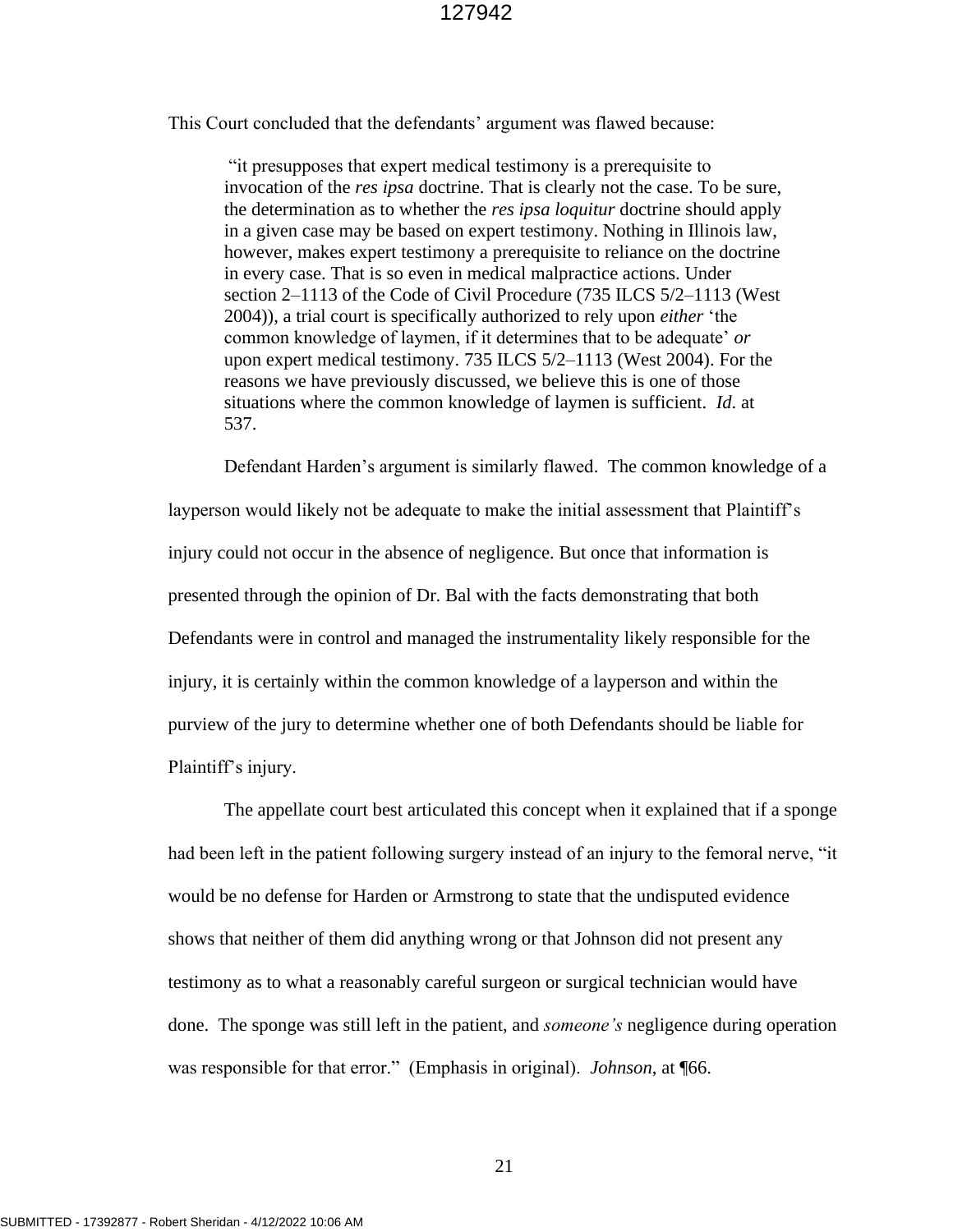This Court's decision in *Sullivan* does not compel a different conclusion. There, this Court held that a doctor could not satisfy the foundational requirements to testify to the nursing standard of care because he was not a licensed member of the nursing profession and could not establish his familiarity with nursing methods, treatments, and procedures in the defendant nurse's community. *Sullivan*, 209 Ill. 2d at 123. *Sullivan* is distinguishable in that it does not contemplate the rule in the context of *res ipsa loquitur*. Rather, *Sullivan* contemplates a scenario where a jury is being asked to consider whether a specific defendant has violated the standard of care for an overall assessment of standard negligence.

The Illinois Appellate Court has acknowledged that the requirements set forth in *Sullivan* are not applicable in certain situations that simply do not necessitate application of the rule. *Petryshyn v. Slotky*, 387 Ill. App. 3d 1112, 1120-21(4th Dist. 2008), is particularly instructive because it considers whether it is appropriate for a doctor to testify to a nurse's standard of care when they are members of the same surgical team. The Fourth District concluded that *Sullivan* is not implicated in cases in which expert testimony lies in the "providing-medical-care-continuum" such as where the expert testified regarding communication amongst surgical team members. See also *Wingo by Wingo v. Rockford Memorial Hospital*, 292 Ill. App. 3d 896, 906 (2nd Dist. 1997) ("In the instant case, the allegations of negligence \*\*\* are related to what a nurse is required to communicate to a physician \*\*\*. As such the allegations of negligence do not concern an area of medicine about which there would be a different standard between physician and another school of medicine. Furthermore, it was established that the allegations of negligence were well within the testifying doctors' knowledge and experience").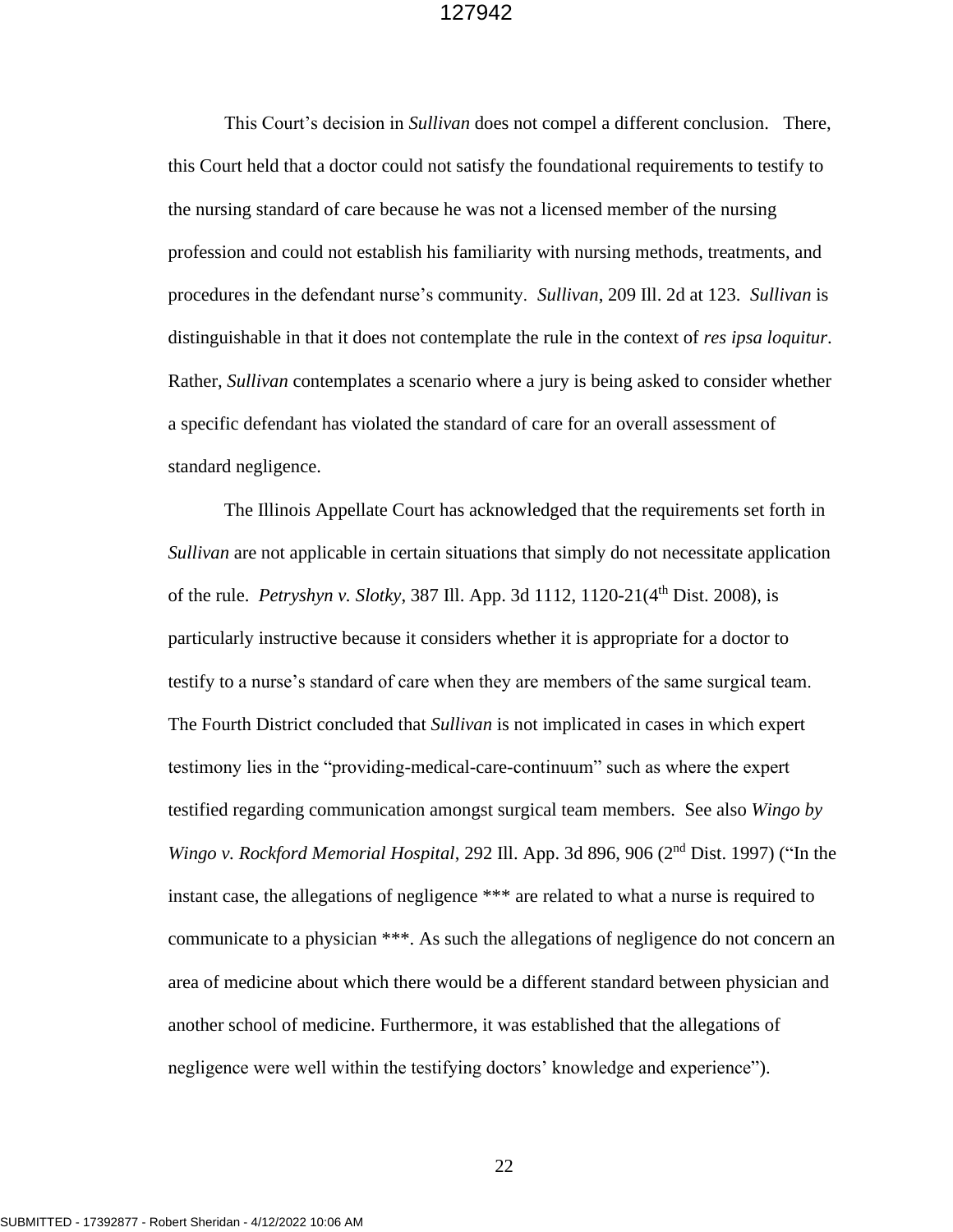These cases, like *Sullivan*, do not address the circumstances presently before this Court, but they demonstrate that *Sullivan* is not implicated every time an expert testifies to the conduct of a practitioner in another field, and it certainly is not implicated in the instant case. This Court has long-recognized that *res ipsa loquitur* constitutes circumstantial evidence of negligence that must be weighed by the jury. *Metz*, 32 Ill. 2d at 449. Defendants defy the principles of the *res ipsa loquitur* doctrine with their assertions that expert testimony is required to demonstrate the negligence of each defendant when evidence that an injury could not have occurred absent negligence is presented. Defendants' arguments blatantly attempt to divest plaintiffs of the benefits of pleading under the doctrine.

Furthermore, as already noted herein, Plaintiff not only presented sufficient evidence through the testimony of Dr. Bal that he was injured in an occurrence that ordinarily does not happen in the absence of negligence, Plaintiff also demonstrated that his injury resulted from an agency or instrumentality within Defendants' exclusive control. *Gatlin,* 137 Ill. 2d at 29. As this Court has long-held, when a patient submits himself to the care of a hospital and its staff and is rendered unconscious for the purpose of surgery, the control necessary under *res ipsa loquitur* will have been met. *Kolakowski*, 83 Ill. 2d at 396.

Further, in *Heastie*, *supra*, this Court stated that the control element can be established by facts demonstrating the instrumentality that caused the injury was within the defendant's "management and control" rather than "exclusive control." *Id*. at 531-32. In either case, the requisite control is not a rigid standard, but a flexible one in which the key question is whether the probable cause of the plaintiff's injury was one which the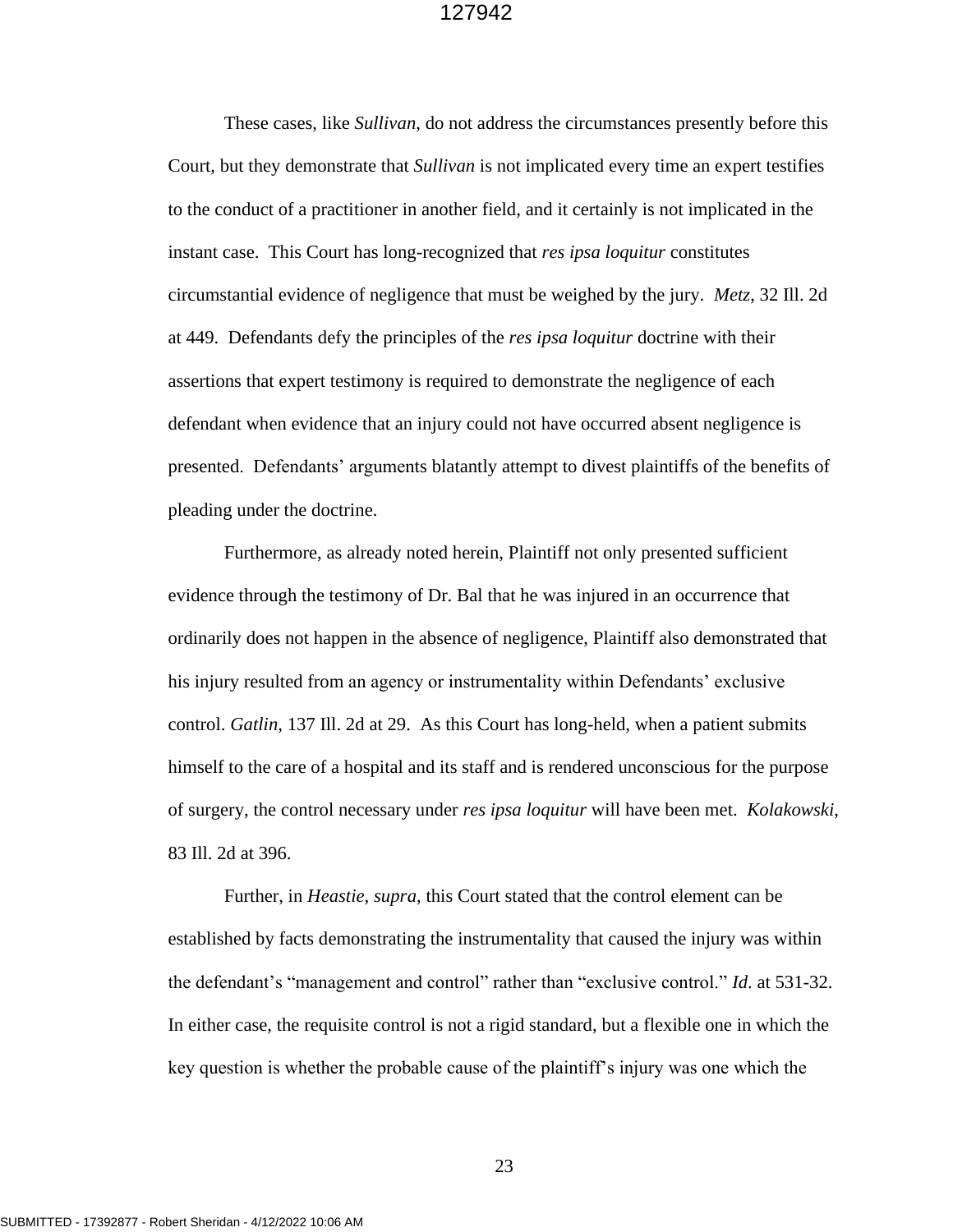defendant was under a duty to the plaintiff to anticipate or guard against." *Heastie v. Roberts*, 226 Ill. 2d 515, 532 (2007); *Gatlin*, 137 Ill. 2d at 297 (the plaintiff "only had to present enough evidence to raise an issue of fact as to whether [the defendant] had control over the instrumentality which caused [the plaintiff's] injuries").

Here, the uncontested evidence demonstrates that Defendant Armstrong controlled the retractor and its placement in Plaintiff's body during the surgery. However, the retractor was also in Defendant Harden's control during the course of the surgery as she was responsible for handling the instrumentality when it was not being used by Defendant Armstrong. These facts undeniably demonstrate that both Defendants possessed the requisite control articulated in *Heastie* and contemplated by the *res ipsa loquitur* doctrine.

Defendants nevertheless claim that Plaintiff's *res ipsa loquitur* claim is not viable because Plaintiff failed to name all possible defendants who were involved in Plaintiff's surgery. To succeed on a theory of *res ipsa loquitur*, it is true that a plaintiff must join "all parties who could have been the cause of the plaintiff's injuries ... as defendants." *Smith v. Eli Lilly & Co.*, 137 Ill. 2d 222, 257 (1990). Doing so ensures that "liability will surely fall on the actual wrongdoer" and negates the possibility that the defendant actually responsible for the injuries is not before the court." *Id*. In this case, Plaintiff named both individuals who managed and controlled the instrumentality that probably caused his injury and therefore complied with the requirement articulated in *Smith*.

Defendants' manufactured claims of error do not negate the conclusion that is mandated by this Court's clear and long-standing authority and the facts of this case.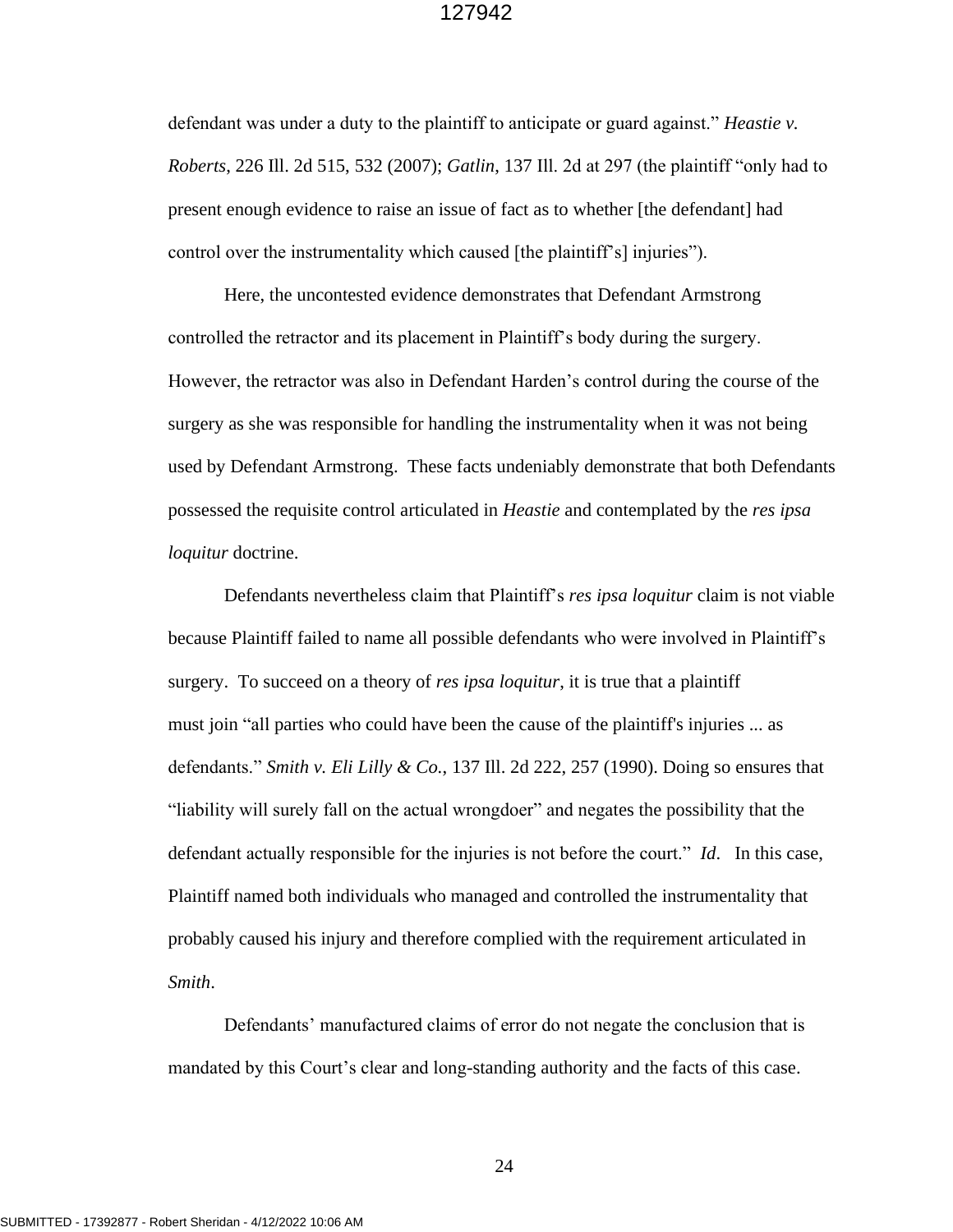Plaintiff adequately presented a claim for *res ipsa* loquitur such that summary judgment should be denied.

#### **CONCLUSION**

This *amicus curiae*, the Illinois Trial Lawyers Association, respectfully requests that this Court affirm the appellate court's judgment which strictly adhered to this Court's well-settled and clear precedent regarding the proper application of the *res ipsa loquitur* doctrine. The allegations of error raised by Defendants here are intended only to confuse the straightforward application of the *res ipsa loquitur* doctrine that has been cultivated by this court since its decision in *Metz* in 1965. *Amicus Curiae* asks this Court to reaffirm the continued vitality of its well-settled precedent related to the doctrine of *res ipsa loquitur*, affirm the decision of the appellate court, and reject each of Defendants' claims of error.

Respectfully submitted,

*/s/ Keith A. Hebeisen*

Keith A. Hebeisen Yvette C. Loizon CLIFFORD LAW OFFICES, P.C. 120 North LaSalle, Suite 3600 Chicago, IL 60602 (312) 899-9090 [ycl@cliffordlaw.com](mailto:ycl@cliffordlaw.com) Member, *Amicus Curiae* Committee Illinois Trial Lawyers Association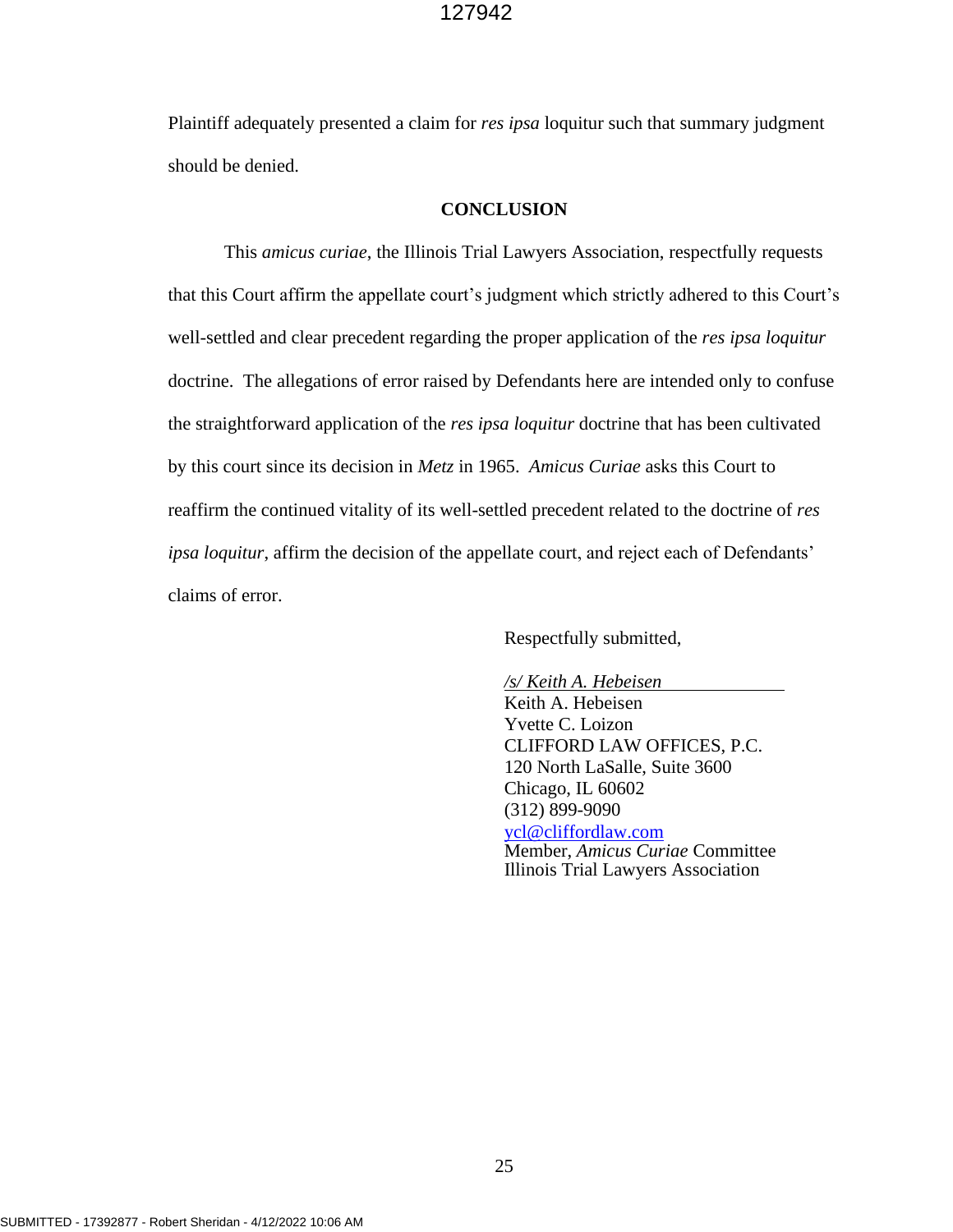#### **CERTIFICATE OF COMPLIANCE**

I certify that this brief conforms to the requirements of Rules 341(a) and (b). The length of this brief, excluding the pages contained in the Rule 341(d) cover, the Rule 341(h)(1) table of contents and statement of points and authorities, the Rule 341(c) certificate of compliance, the certificate of service, and those matters to be appended to the brief under Rule 342(a), contains 25 pages.

> */s/ Keith A. Hebeisen* Keith A. Hebeisen